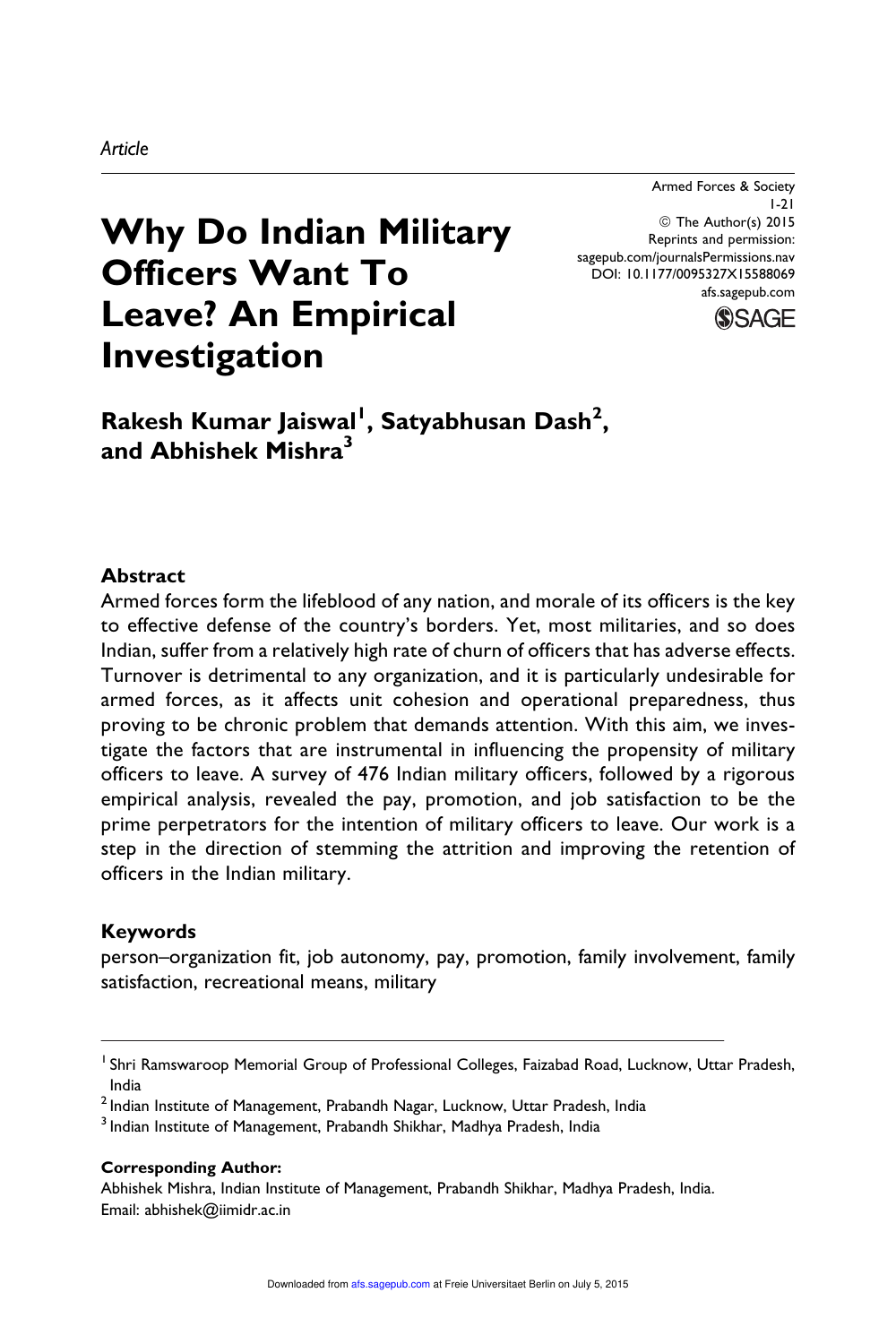## Introduction

Retention of qualified military personnel is a major area of concern for most of the countries. Given its peculiar geographical–political environment, the problem assumes a great importance for India especially with respect to officers. Indian military is short of a staggering  $14,264$  officers<sup>1</sup>—about 24 percent of the sanctioned strength.<sup>2</sup> The shortages, which are mainly in the ranks of lieutenant colonel (or equivalents) and below,<sup>3</sup> have begun to adversely affect the cutting-edge junior leadership of the armed forces, especially of the army, which has heavy operational commitments in border management, counterinsurgency, and internal security—all of which are driven by junior leaders, making it increasingly difficult to recruit and retain the right kind of officers.<sup>4</sup> As noted by numerous studies, turnover intentions reflect a state of ''psychological withdrawal'' that in time may turn into actual turnover. Research has related this tendency of service members to quit to a wide variety of factors like individual and job characteristics, quality of life perceptions, work attitudes, prevailing state of employment,<sup>5</sup> family factors,<sup>6</sup> and attraction of alternate employment.<sup>7</sup> Civil and military studies have further accentuated this propensity to leave the military to factors like perceived pay, promotion opportunities, $<sup>8</sup>$  and job satisfaction.<sup>9</sup></sup>

Pay is defined as a fixed amount of money or compensation paid to an employee by an employer in return for the work performed.<sup>10</sup> Extant literature suggests that pay satisfaction could be influenced by three factors: (i) economic benefits received on the job, (ii) extent to which earnings are regarded as fair or deserved, and (iii) noneconomic job satisfactions.<sup>11</sup> Promotion is the advancement of an employee's rank or position in an organizational hierarchy system, which brings in higher responsibilities and corresponding monetary rewards. In military, promotion means higher rank and relates to individual achievement, increased pay, and greater prestige in the organization.<sup>12</sup>

Job satisfaction is a global feeling about the job or as a related constellation of attitudes about its various aspects or facets.<sup>13</sup> Variations in job satisfaction may be explained by the Herzberg's ''two-factor theory'' which states that satisfaction and dissatisfaction are driven by different factors—motivation and hygiene factors. There are certain factors in the workplace that cause job satisfaction with a separate set causing dissatisfaction, causing job satisfaction and job dissatisfaction to exist independently of each other.<sup>14</sup> The motivators give positive satisfaction arising from intrinsic aspects of the job such as recognition, achievement, or personal growth. Hygiene factors do not give positive satisfaction, though dissatisfaction results from their absence. These include the aspects of the working environment such as pay and the organizational policies.<sup>15,16</sup> Thus, satisfaction and dissatisfaction are not on a continuum, rather are independent phenomena. For attaining the desired level of satisfaction, both the factors are required to be addressed independently.

While there is sufficient theoretical support to assume that pay and promotion influence job satisfaction as well as turnover intention, the exact causal relationship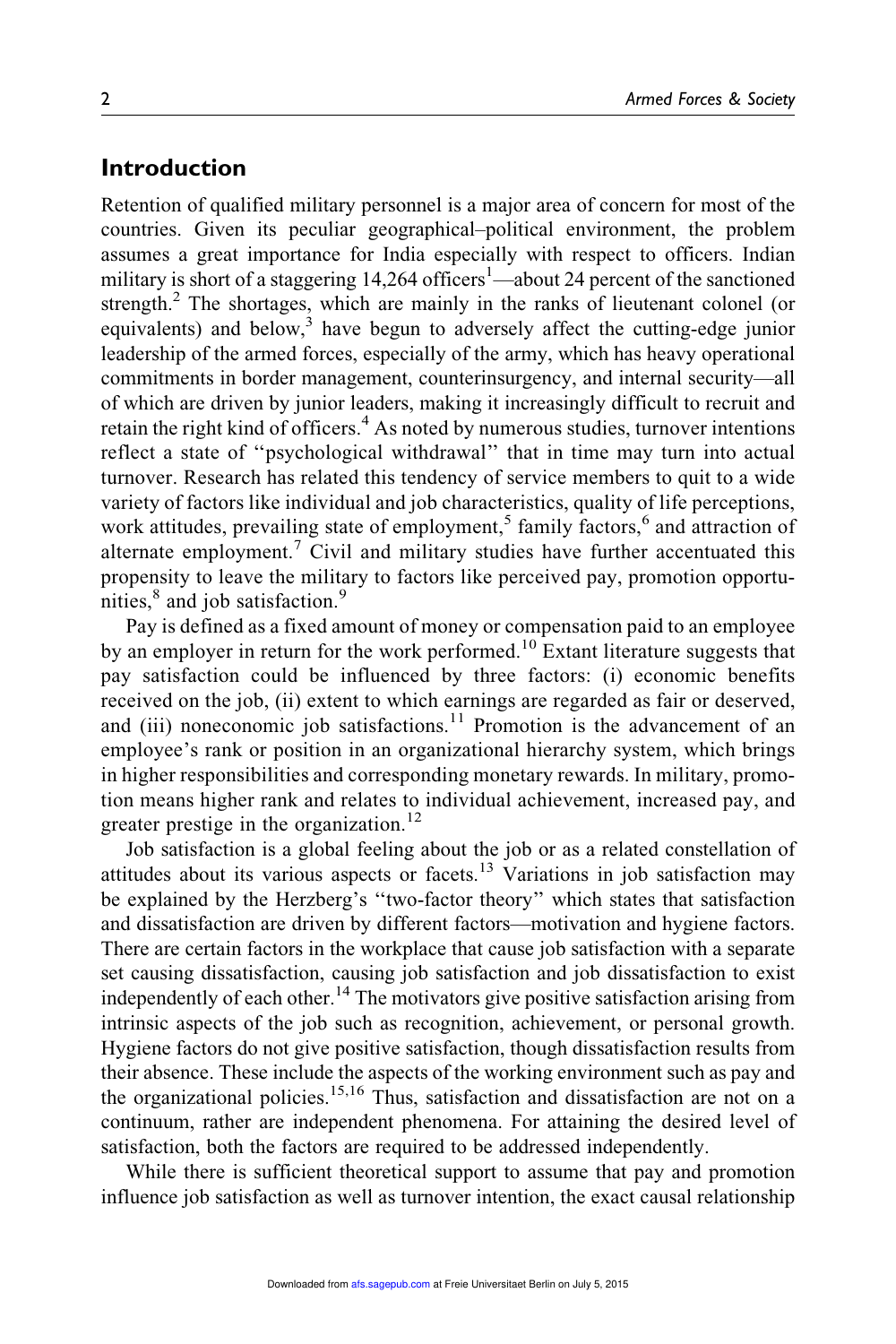is not without debate. Williams et  $al.17$  noted that variables like pay influence only satisfaction directly, which in turn may lead to propensity to quit. However, Spector<sup>18</sup> and Judge et al.<sup>19</sup> suggested that the pay level is only marginally related to satisfaction. A similar divergence in inferences is noted in the relationship of pay/promotion with turnover intentions. Janowitz<sup>20</sup> doubts whether the military, as a profession, can solve its personnel problems on the basis of incentive pay scales. This is supported by the work of  $Kim<sub>1</sub><sup>21</sup>$  which indicates that for public sector employees in California, availability of higher wages with competitors plays no role on their decisions to leave their organization. Heilmann et al.<sup>22</sup> also provide some evidence that advancement expectations do not significantly influence the intention to quit. However, in contrast, Griffeth and  $Hom<sup>23</sup>$  noted that pay dissatisfaction predisposes an employee to quit.

Propensity to quit may emerge from yet another context. Most of the infantry units of the Indian military are traditionally based on the region/ethnicity/caste of "persons below officer rank"<sup>24</sup> like Bihar, Gurkha, or Sikh regiment. Such affiliations/relationships may be argued to influence the service members' retention intentions when deployed in counterinsurgency operations against their ''own people.'' In colonial era, Khalidi<sup>25</sup> notes, the strategy for such situations was to use transcommunity deployment, that is, to use some force alien to the region. For example, predominantly Sikh regiments (based on troops from north India) could be deployed in northeastern India, while Gurkha regiments could be deployed in Punjab (north India). As the present policy of the military on such deployments is not available in public domain, the research tends to rely on media reports<sup>26</sup> which neither indicate continuation of the colonial deployment strategy nor any serious impact on retention of the service members on this account; more so in case of commissioned officers, who most of the times, are from a social background, different from that of their troops.

Clearly, there is not only a lack of clarity over interrelationships among these constructs but also how they affect propensity of military personnel to quit, a severe problem plaguing the Indian military. Drawing on theory and past research, our research aims to propose an empirically validated model explaining intention to leave along with empirical evidence to factors at play through supporting hypotheses in the context of Indian military officers. Hypotheses, which relate each of the antecedents to the relevant consequent constructs like job satisfaction and intention to quit, not only present a framework in the form of constructs unique to military literature but also should be able to provide guidance to decision makers about ways to stem the problem of outflow of officers, which is so very important for the operational preparedness of the military. The present work undertakes development of ten such hypotheses in the form of a conceptual model, which are then empirically validated through survey research, followed by structural equation modeling–based path analysis. The development of the conceptual model backed by literature is presented next. This is followed by methodology of collecting and analyzing data for empirical validation of the model. We, then, discuss the results of the analysis followed by discussion, limitations of this work, and future directions.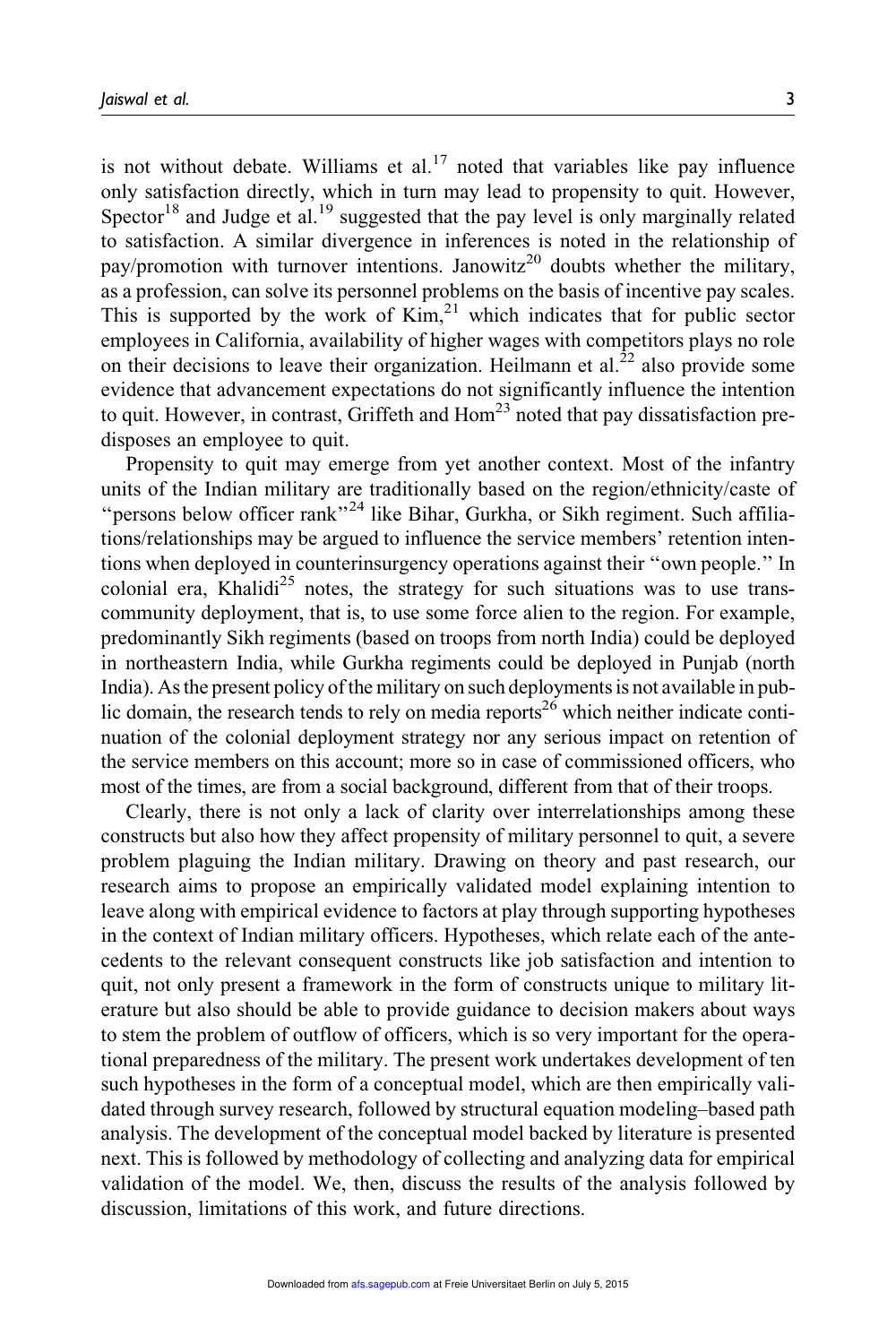# Conceptual Model

#### *Military Pay and Intention to Leave*

There exist empirical and theoretical evidences concerning the role of compensation in turnover process. Compensation for participation in military is important as it influences the decision to remain in the organization.<sup>27</sup> Military members compare their pay with income for comparable positions in the civilian sector. When military pay is significantly lower than civilian opportunities, retention is decreased.<sup>28</sup> Compensation affects and reflects status/lifestyle. Perceived lower wages may therefore give rise to quit tendencies and a desire to move for greener pastures. This thus leads to the following hypothesis:

Hypothesis 1: Higher pay concerns will lead to higher tendency to leave the military.

#### *Promotion Prospects and Intention to Leave*

Another factor, which very significantly guides the decisions of junior army officers to quit active force, is perceived promotion prospects.<sup>29</sup> Higher rank implies higher status, and greater prestige in the organization, making it one of the strongest motivating factors in any organization.<sup>30</sup> Career progression pyramid in the military is too sharp to even accommodate all the positively evaluated and deserving officers. As an organizational constraint, therefore, only a small fraction of the officers can hope to reach the ranks of colonel and above.<sup>31</sup> Munasinghe<sup>32</sup> indicated that the employees are less inclined to leave positions that have a high degree of wage growth. This is consistent with the work of Harrington, $33$  who noted that air force workers were more likely to leave if they were dissatisfied with their promotion opportunities. Research thus suggests that promotions can serve as an important mechanism for employers to keep their workers happy and reduce turnover.<sup>34</sup> We therefore suggest the following hypothesis:

Hypothesis 2: Higher promotional concerns will cause higher tendency to leave the military.

#### *Job Satisfaction and Intention to Leave*

The idea of desirability of movement has become commonly associated with the concept of job satisfaction which is an established indicator of organizational functioning.<sup>35</sup> March and Simon<sup>36</sup> provide the earliest source for employee turnover theory that individuals will participate in an organization so long as the benefits of participation are consistent with the rewards (level of satisfaction). It was found that higher job satisfaction was associated with lower turnover rates,  $37$  suggesting that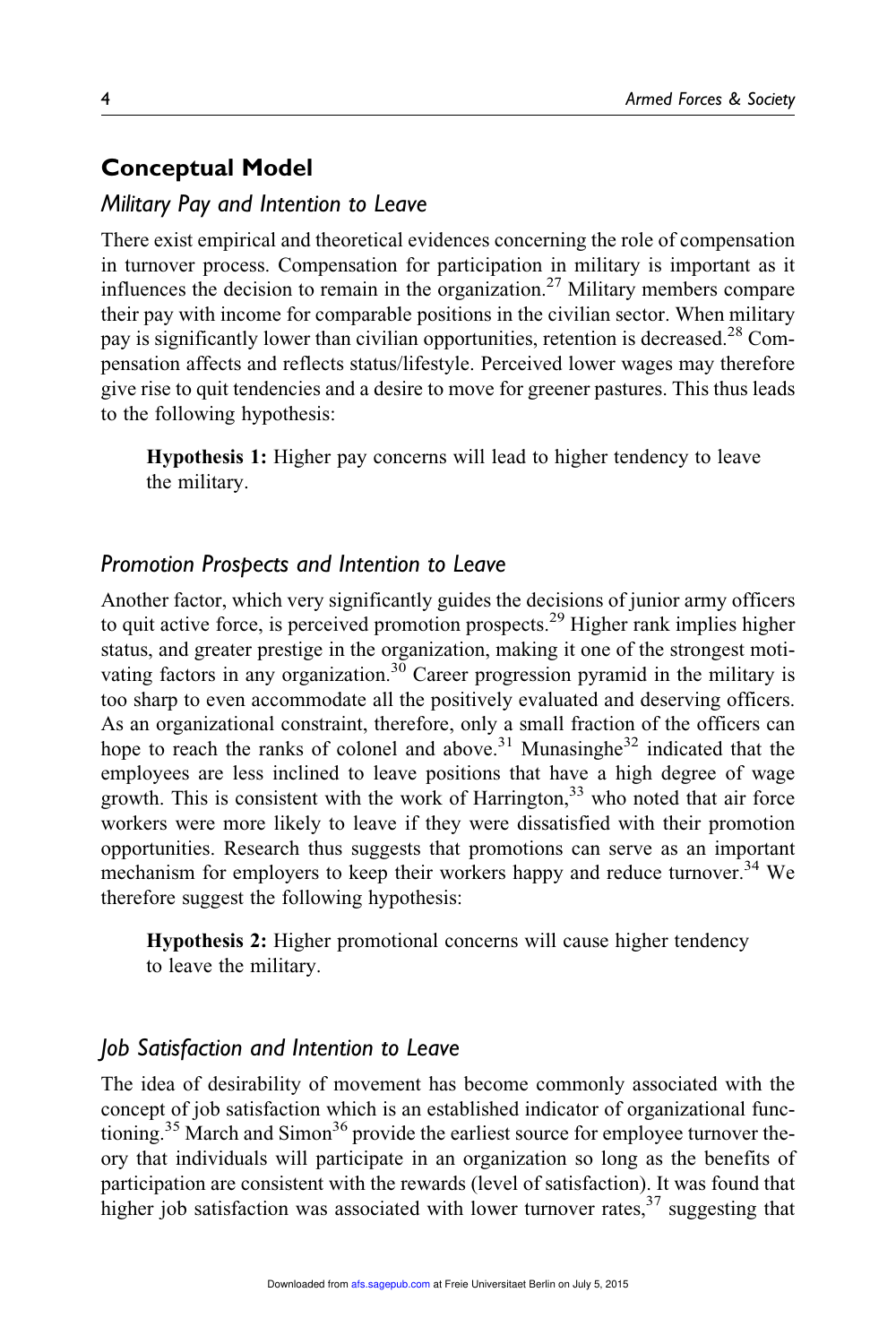increasing job satisfaction among other measures is potentially a good strategy for reducing turnover intentions. Notwithstanding this, not everyone who is satisfied intends to stay, and not everyone who is dissatisfied intends to leave.<sup>38</sup> The relationship has been suggested to also vary with the prevailing employment rates—a low relation during times of high unemployment and high during the times of low unemployment.<sup>39</sup> The predictability of turnover was further noted to decrease with time, especially in military samples.<sup>40</sup> We therefore hypothesize the following:

Hypothesis 3: Higher job satisfaction will result in lower intention to leave.

## *Antecedents of Job Satisfaction*

Research suggests a number of factors impacting job satisfaction, which can be broadly grouped under two heads—work environment and family concerns. In the first category, factors like person–organization fit, job autonomy, perceived organization support, and recreational means have been established as salient satisfiers. Under family concerns, there is considerable emphasis on family-centric factors like family involvement and family support. Research on life satisfaction has indicated that satisfaction of military personnel with the environment for families is a dominant predictor of overall satisfaction for married military members.<sup>41</sup> We next discuss the individual effects of each of these antecedents on job satisfaction.

#### *Person–Organization Fit and Job Satisfaction*

The degree of confluence between a person and the organization is expressed as their person–organization fit.<sup>42</sup> This is defined as the compatibility between people and organizations that occurs when at least one entity provides what the other needs, when they share similar characteristics or both. $43$  A good fit has been found to result in a number of mutual benefits such as improved satisfaction.<sup>44</sup> Schneider's<sup>45</sup> attraction–selection–attrition theory<sup>46</sup> states that people pursue careers with organizations whose values match their own and that organizations select candidates whom they believe share common attributes with those of the organization.<sup>47</sup>

There is an abundance of research supporting the existence of relationships between job satisfaction and person–organization fit.<sup>48</sup> The theory also relates the misfit to turnover, implying that the individuals with poor fit after organizational entry will inevitably leave it, either by choice or by force.<sup>49</sup> Chatman<sup>50</sup> found fit to be particularly important in organizations with strong cultures whose norms are clearly defined, such as the US navy environment.

In view of above, we hypothesize the following:

Hypothesis 4: Better person–organization fit will lead to an increase in job satisfaction.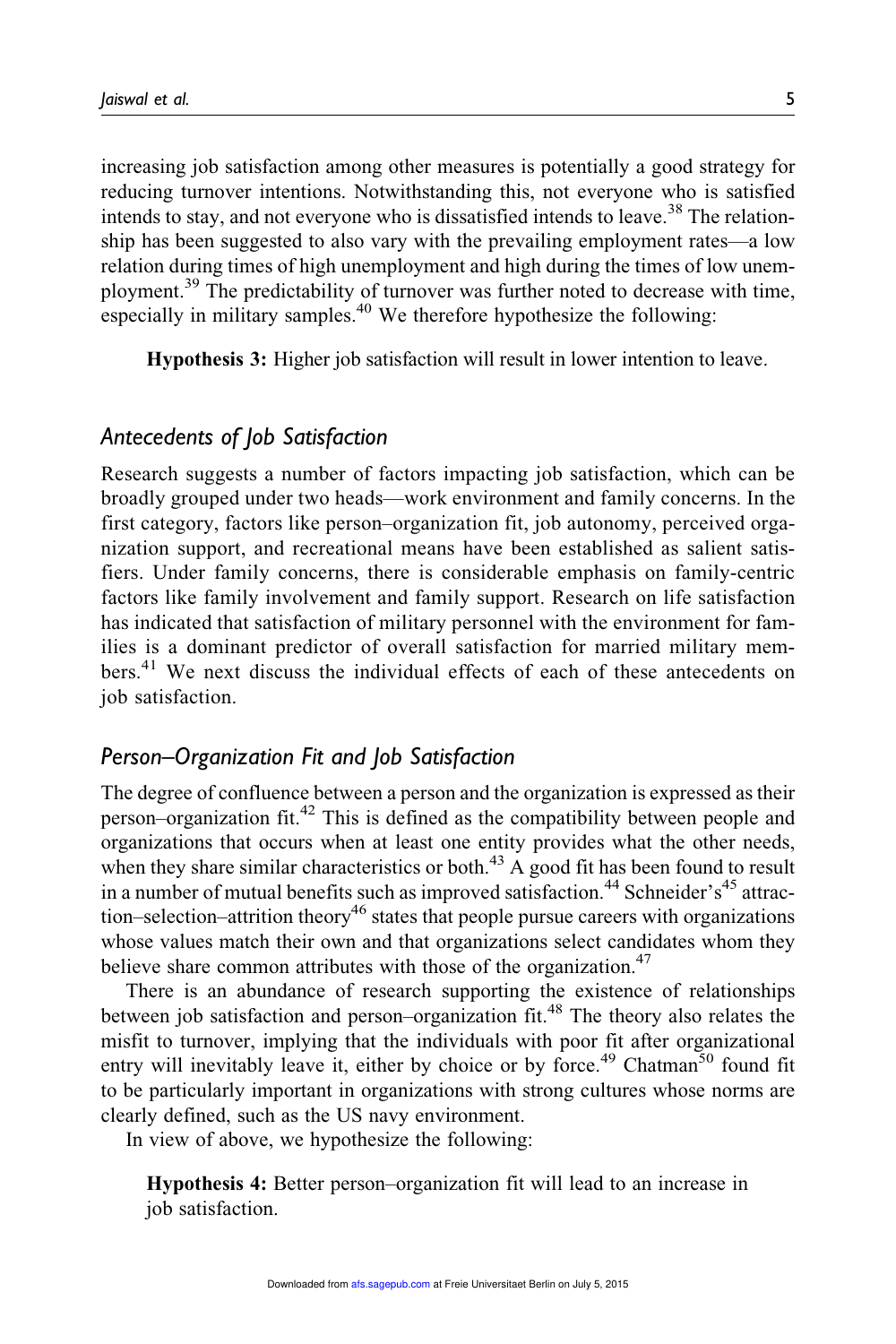# *Job Autonomy and Job Satisfaction*

Job autonomy refers to the degree to which the job provides freedom, independence, and discretion to the individual in scheduling the work, and in determining the procedures to be used in carrying it out.<sup>51</sup> In its most general form, job autonomy influences employees' perceptions of their authority to initiate, perform, and complete tasks.<sup>52</sup> Job autonomy is related with a sense of achievement and comes with the responsibilities of decision making, adding to the professional growth of an officer.<sup>53</sup> Autonomy has also been widely considered as positively associated with worker performance, which is likely to decline with a reduction in autonomy.<sup>54</sup>

Restrictions of various kinds are an inherent feature of military functioning. While this is inescapable from the organizational perspective, many officers feel that the moment they joined the military they lost all freedom assured by the constitution of India, with little or no room for individual initiative or imaginativeness. This, for some, gives rise to irritation and dissatisfaction on individual considerations.

In view of the above, we hypothesize the following:

Hypothesis 5: Higher job autonomy will lead to an increased job satisfaction.

## *Family's Satisfaction with Military Life and Job Satisfaction*

Family's satisfaction toward military life, in simple terms, implies the general attitude of the entire family toward military as a career. Service in military involves more than just an occupational choice; it is the selection of a lifestyle that permeates almost every aspect of a person's life.<sup>55</sup> The combinations of demands that military places on its soldiers and their families is unique, extremely intense,<sup>56</sup> and unimaginable in most civilian occupations.<sup>57</sup> This includes frequent relocations, prolonged separations, long work hours, isolation from civil society, and risks of injury or death.<sup>58</sup> On the other hand, few civilian employers offer their employees the encompassing range of economic and social benefits that tie their employees as well as members of their families to the organization.<sup>59</sup> This unique combination of occupational demands and supports describes military as a total institution, $60$  and impacts the overall environment for the families in military and their satisfaction with the military way of life.

Segal $^{61}$  posited that the recruitment, morale, and retention of military personnel are affected by the family members' attitudes toward military lifestyle. Heilmann et al.<sup>62</sup> noted that the family's satisfaction with military life affected retention decisions. These findings were consistent with the past research which empirically established that the more satisfaction members have with the environment for families, the greater will be their overall satisfaction with military as a way of life.<sup>63</sup>

In view of the above, we suggest the following hypothesis:

Hypothesis 6: Higher satisfaction of the family with military life leads to better job satisfaction.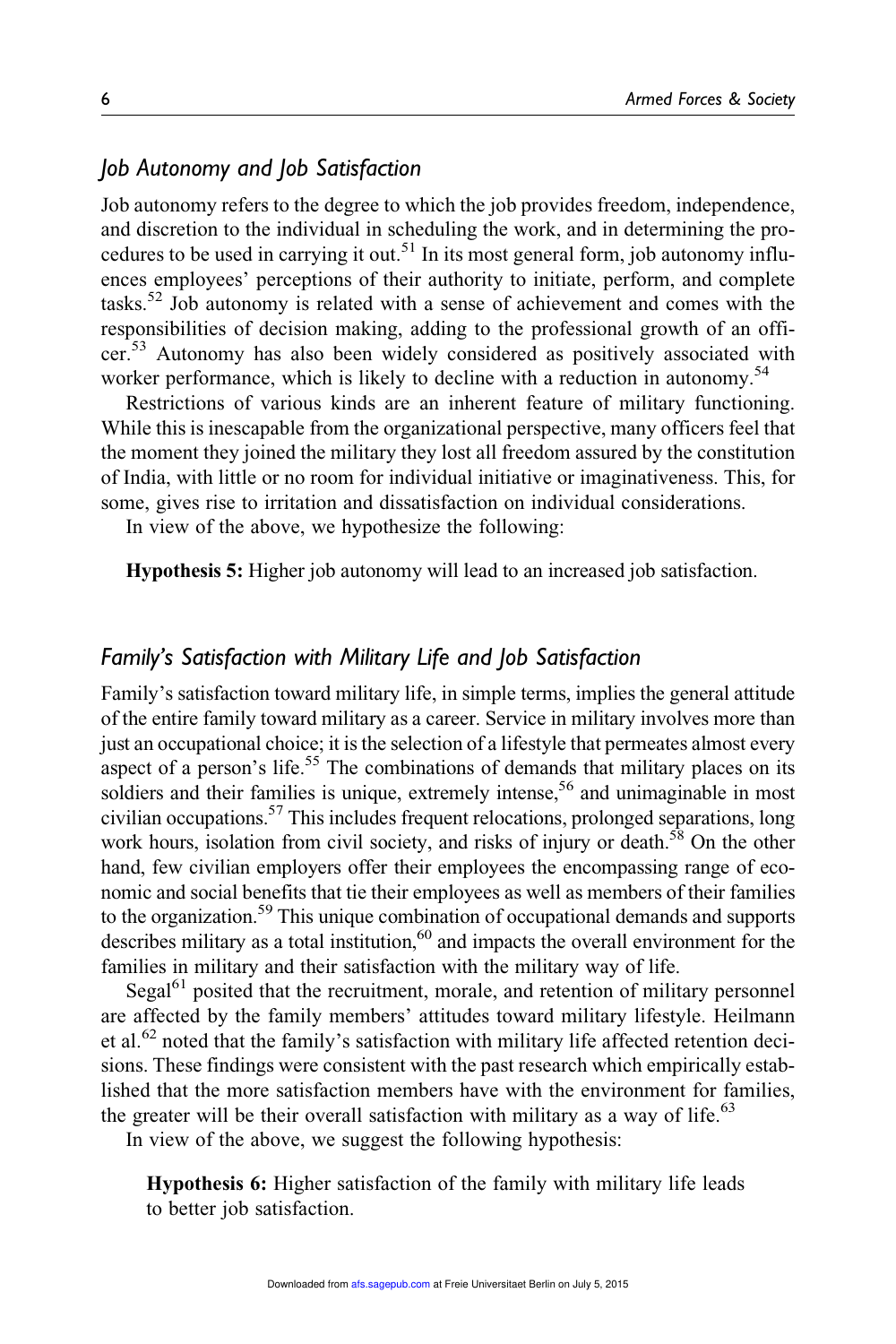### *Family Involvement and Job Satisfaction*

Family involvement is the perceived level of personal involvement of an employee in his family responsibilities. It implies increased allocation of time and effort to family and home activities such as child care and family or household activities.<sup>64</sup> Stated simply, it means ''family first.'' Given the centrality of family, it is logical to expect both, work to family and family to work interferences in such cases. Frone et al.<sup>65</sup> noted the family involvement to be significantly related to family interfering with work. However, the levels of such interference were found to be low due to higher levels of emotional and instrumental support to family involvement from family.<sup>66</sup> Family involvement is expected to have a positive relationship with family social support because workers who enjoy high levels of family involvement are likely to devote more time and energy to family, and thereby increase the family's opportunity and motivation to provide support. Emotional and instrumental support from family is therefore hypothesized to be positively associated with life satisfaction.<sup>67</sup> Higher levels of family involvement therefore were associated with higher levels of emotional sustenance from family members, which, in turn, had a positive relationship with life satisfaction and thus to job satisfaction.

We thus hypothesize the following:

Hypothesis 7: Higher family involvement will lead to higher job satisfaction.

#### *Recreational Means and Job Satisfaction*

Recreational activities like sports, adventure, and social interactions, have always been promoted in the military.<sup>68</sup> The facilities, generally meant for the service members, are extended most liberally to the families as well. Social gatherings, an integral part of military life, are organized at the slightest pretext. The benefits of these practices go far beyond those of the physical fitness and overall wellness of a service member and his family. These are traditionally seen as great stress busters, contributors to something that binds and improves the cohesiveness of the military fraternity, and significantly improves the quality of life in an environment of heavy work commitments. This in turn enhances the commitment of servicemen/servicewomen and their families to the military. In Dowden's<sup>69</sup> "quality of life'' model, leisure and recreation are among its critical domains. The availability of adequate leisure time and leisure time activities in a military station therefore impacts the satisfaction of service member with the military way of life.<sup>70</sup> Balancing work and nonwork domains thus implies positive perceptions concerning these ''quality of life'' domains. This contributes to job satisfaction and commitment<sup>71</sup> and may in turn influence employee retention.<sup>72</sup> In view of this discussion, we hypothesize the following:

Hypothesis 8: Better recreational means lead to higher job satisfaction.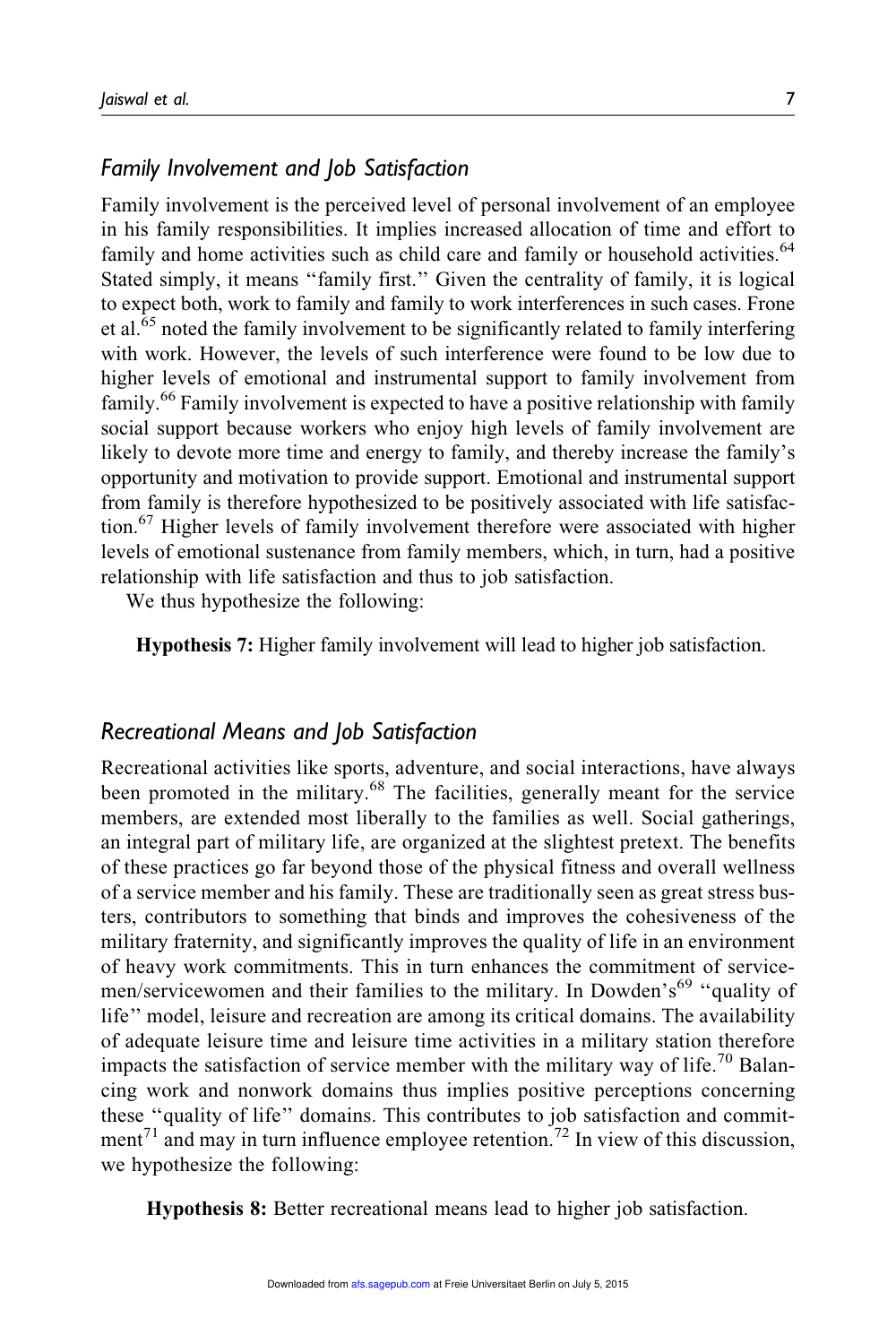# *Perceived Support and Job Satisfaction*

Perceived organizational support can be defined as employees' global beliefs concerning the extent to which the organization values their contributions and cares about their well-being.<sup>73</sup> Eisenberger et al.<sup>74</sup> argued that the employee–organization connection was a social exchange relationship in which the organization offered employees benefits and social rewards in exchange for loyalty and work effort.<sup>75</sup> Based on the norm of reciprocity,<sup>76</sup> when employees perceive that the organization supports them, they would reciprocate with positive attitudes, favorable work behaviors,  $^{77}$  and heightened performance.<sup>78</sup>

The military has a role that is fraught with risk to life and limbs. Its members are trained and groomed to give their best toward the mission's accomplishment even if it involves the supreme sacrifice for the nation. In return, going by the tenets of exchange theory, $\overline{79}$  they expect support from the state in discharging their work and nonwork responsibilities. The support is characterized as emotional (the extent they go out of their way to help and are willing to attend to the personal problems) and instrumental (make things easier and could be relied upon). Thus, while at personal level, the support may mean showing of respect, trust, and appreciation of his work, at professional level it implies the necessary wherewithal needed for the facilitation of the mission.<sup>80</sup>

From the perspective of government's support, there is a feeling among the officers that the prestige of military career is on the decline, $81$  as the neglect of the military by the former is on the rise. Within the military, however, support of all forms is ingrained into the military DNA, and the officers traditionally perceive the military as a fairly cohesive organization.

The morale and discipline of the armed forces are boosted when they know that they are being treated fairly by the powers that be, $82$  and this directly affects their satisfaction level. All round support—emotional as well as instrumental, to an officer, both in work and nonwork issues, reinforces his faith in the importance of his work. As support increases, the motivation and satisfaction for the state also increases. The abovementioned discussion leads to the following two hypotheses:

Hypothesis 9: Better government support leads to higher job satisfaction.

Hypothesis 10: Better military support leads to higher job satisfaction.

Compiling all the above-proposed hypotheses, a conceptual model is given in Figure 1.

## Methodology

#### *Research Design*

Based on literature survey and interaction with experts and officers, a draft questionnaire was prepared. This was tested on a group of officers who were undergoing a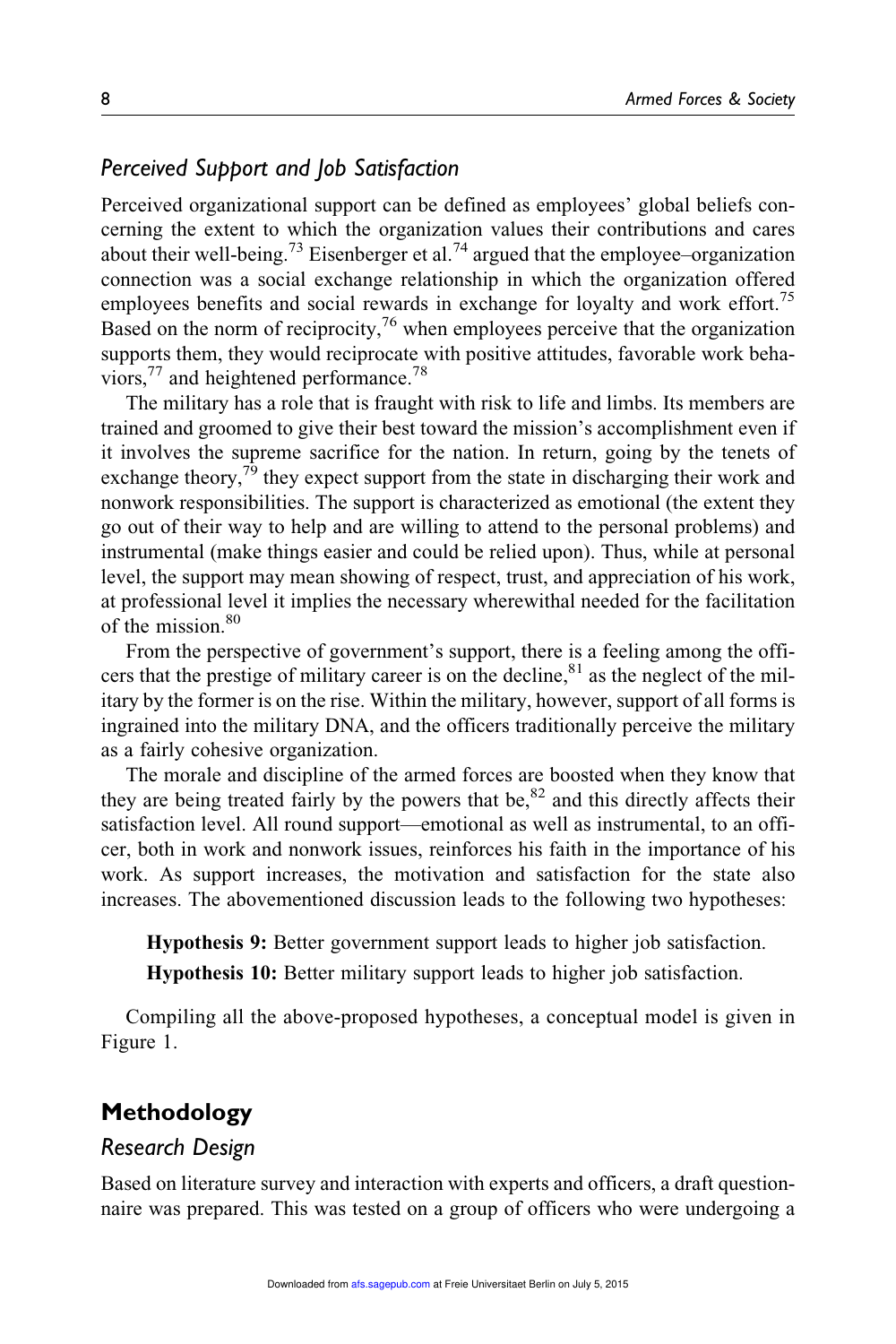

Figure 1. Conceptual model.

course in management at the Indian Institute of Management, Lucknow (India). They were encouraged to identify and report any ambiguity or discrepancy in the questions. Forty-three officers responded in full; some double-barreled, ambiguous, and repetitive questions were pointed out, which were dropped from the final questionnaire.

#### *Sample and Instrument*

Data collection for this research was undertaken using a cross-sectional survey of military officers attending the ''General Management Programme'' at the premier management institutes of India to include the Indian Institutes of Management (IIM) at Lucknow, Indore, and Ahmedabad since 2011. Each course, designed exclusively for the military officers who, for whatever reason, were at the verge of leaving the military, comprised of about forty to sixty officers from the army, air force, and navy. The course is open to complete range of retiring/recently retired officers as a welfare/resettlement measure from the government. They may be young shortservice officers with five/ten years of service, or women officers with similar service spans, or could be medically boarded out officers (irrespective of length of service), or those who took premature release, and includes those who have completed full service or have also completed one/two reemployment terms. The officers on such courses were, again, a mixed lot—from combat to support/logistics services, with totally diverse academic backgrounds—from plain undergraduate to postgraduate/ doctorates. The ranks varied from major through brigadiers, and their equivalents in navy and air force. Thus, even though, a formal sample selection process could not be followed due to ground realities/sensitivities attached with the defense officers, the courses at Indian Institutes of Management (IIMs), presented a fairly representative sample of Indian military.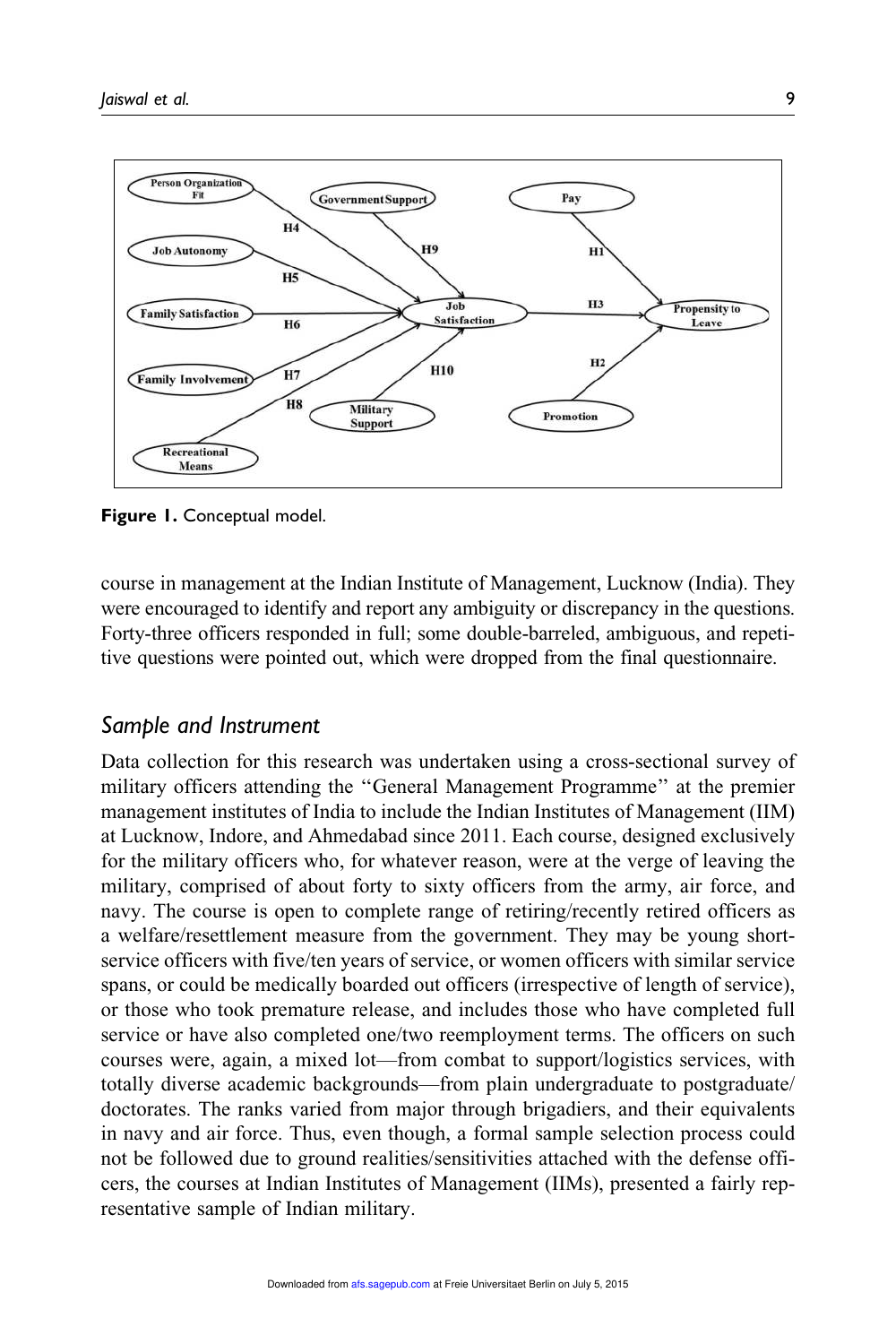The final instrument included forty items to specifically measure the stated hypotheses. Scales consisting of multiple items were used to measure each construct. As much as feasible, standard scales that have been used in earlier management studies were used. Most of the scales were modified and adjusted to the needs of the study for the quality empirical research. All constructs were measured through multiple-item scales (minimum three) on a five-point Likert-type response format. The appendix summarizes the items used for measuring the relevant variables in the model.

#### *Data Collection*

Data collection was completed in both electronic and physical (paper and pen) modes. As far as possible, officers were provided with a printed questionnaire to fill. In other cases, the questionnaire was uploaded on the Internet, and the officers were requested to respond. The questionnaire included a cover letter, survey instructions, and the items. The cover letter appealed for response and assured its confidentiality.

A total of 213 and 263 valid responses were obtained in electronic and physical form, respectively. In both the cases, repeated appeals were made through classroom interactions/e-mails to solicit response as many officers were very apprehensive about the whole exercise. The responses came slowly, in small lots, after each reminding exercise and included some partly filled/untouched ones. A total of 476 valid responses (sample size) were thus collected. The sample characteristics are summarized in Table 1.

The sample comprised predominantly of mid-level officers, who bear the brunt of battlefield hardships. Most of them had sufficient length of service, a family, and were either at the verge of quitting or just retired officers. Although going by the ratio of officers in the three services, air force and navy were underrepresented in the sample (41 and 72 percent of proportionate figures, respectively) yet given the defense-related limitations of the subject, the numbers were taken as adequate.

## **Results**

Summary of observations like ''mean'' and SD are given in Table 2. Construct validity (convergent and discriminant) of ten factors was checked by carrying out confirmatory factor analysis while reliability was tested using Cronbach's  $\alpha$ . The findings are given in Table 2.

The value of Cronbach's  $\alpha$  for all the factors is above .7, which shows satisfactory internal consistency of scales. All the items were found to be loading well above .5, showing good convergent validity. To test discriminant validity, the correlation coefficients between any pair of constructs were observed. These were found to be significantly below unity, establishing the discriminant validity of the measures. The goodness-of-fit measures for the sample were found to be as follows:  $\chi^2$  = 2,254.40 (476),  $\chi^2/df = 2.013$ , comparative fit index (CFI) = 0.944, incremental fit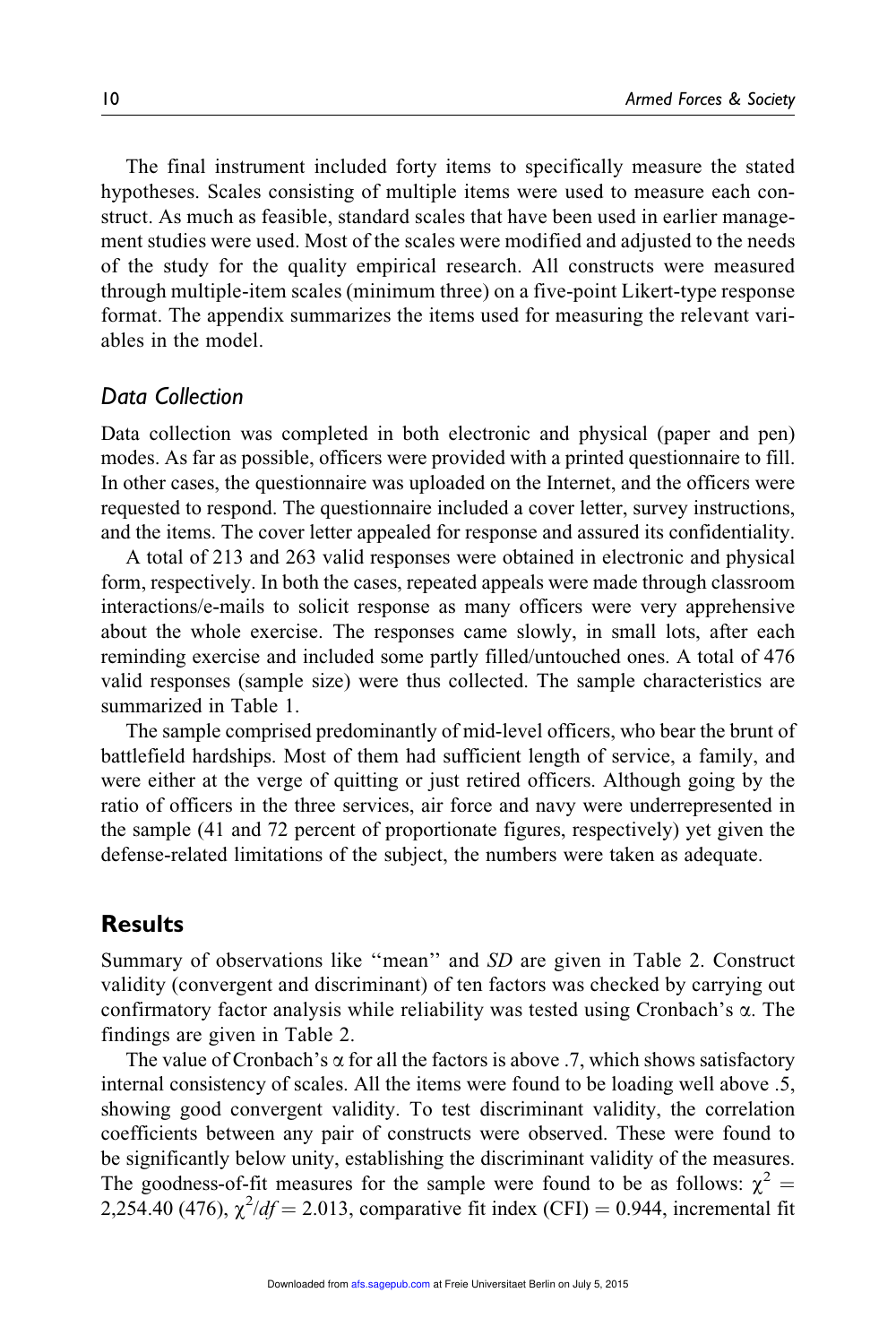| Characteristics    | Category                                                         | Number of respondents<br>(percentage of sample) |
|--------------------|------------------------------------------------------------------|-------------------------------------------------|
| Rank               | Majors and below (including equivalents in<br>IN and IAF)        | 174(36.5)                                       |
|                    | Lt. Colonel and Colonel (including<br>equivalents in IN and IAF) | 248 (52.1)                                      |
|                    | Brigadiers and above (including equivalents<br>in IN and IAF)    | 54 (11.3)                                       |
| Service status     | Serving                                                          | 240 (50.4)                                      |
|                    | Retired                                                          | 236 (49.5)                                      |
| Military service   | Less than II years                                               | 140 (29.4)                                      |
|                    | $11-20$ years                                                    | 140(29.4)                                       |
|                    | >20 years                                                        | 196(41.1)                                       |
| Marital status     | Unmarried                                                        | 55 (11.5)                                       |
|                    | Married                                                          | 410 (86.1)                                      |
|                    | Divorced, separated, widow(er)                                   | 9(1.9)                                          |
|                    | Living with others                                               | 2(0.42)                                         |
| Number of Children | Nil                                                              | 95 (19.95)                                      |
|                    | One                                                              | 113(23.7)                                       |
|                    | Two                                                              | 232 (48.7)                                      |
|                    | >2                                                               | 36 (7.56)                                       |
| Arm of military    | Army                                                             | 383 (80.4)                                      |
|                    | Air force                                                        | 41 (8.61)                                       |
|                    | Navy                                                             | 52 (10.9)                                       |

#### Table 1. Sample Characteristics.

*Note*:  $IAF = Indian air force; IN = Indian navy.$ 

index (IFI) = 0.945, and root mean square residual (RMR) = 0.053. Although  $\chi^2$ value was significant, RMR value for the model was acceptable, and the other indices were more than the cutoff criterion of 0.90 which indicated a good fit.

After getting satisfactory measurement model, the hypothesized model given in Figure 1 was tested for fit using path analysis. The results are shown in Figure 2. The insignificant paths are shown in broken lines and the path coefficients of significant relationships are depicted in adjacent boxes. Fit measures of the path analytic model obtained were RMR =  $0.029$ , gross fit index (GFI) = 0.982, normed fit index (NFI) = 0.957, IFI = 0.964, and CFI = 0.963, which show a satisfactory fit.

From the path diagram, it is clear that the higher pay and promotion concerns lead to a higher intention to leave with  $\beta$  values of .122 and .136, respectively. Job satisfaction is also found to have a strong negative effect on intention to leave with a significant path coefficient of -.447. Finally, in terms of antecedents of job satisfaction, person–organization fit, job autonomy, family satisfaction, and military support were found relevant with significant  $\beta$  values of .199, .309, .209, and .076, respectively.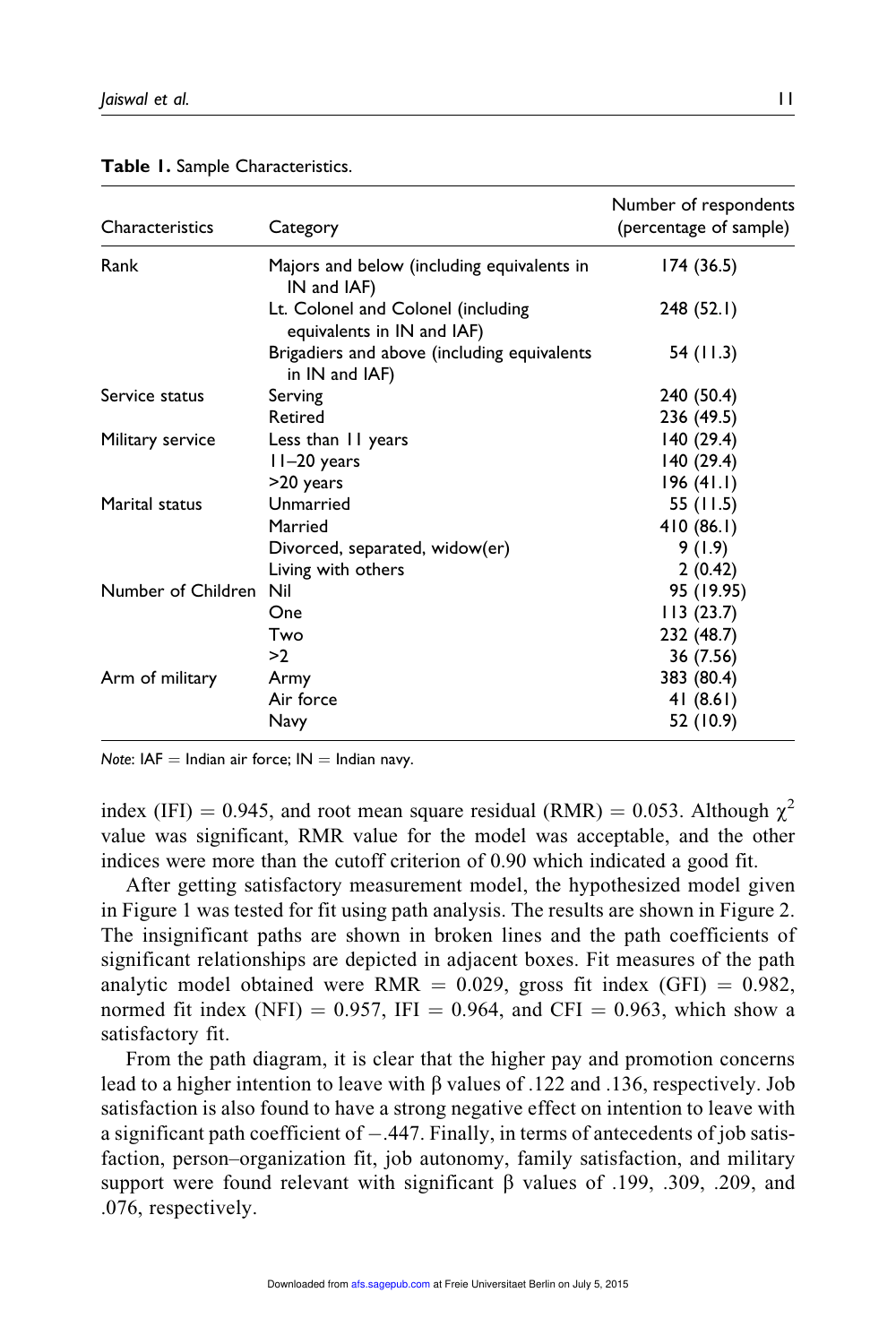|                                 |      | Standard.<br>deviation | Item numberwise loading |              |      |      |      |                     |
|---------------------------------|------|------------------------|-------------------------|--------------|------|------|------|---------------------|
| Construct                       | Mean |                        |                         | $\mathbf{c}$ | 3    | 4    | 5    | Cronbach's $\alpha$ |
| Person-organization fit         | 3.61 | .827                   | .806                    | .786         | .628 |      |      | 0.735               |
| Job autonomy                    | 3.14 | .993                   | .777                    | .720         | .791 |      |      | 0.859               |
| Pay                             | 3.67 | 1.01                   | .809                    | .811         | .782 |      |      | 0.829               |
| Promotion                       | 3.97 | .841                   | .761                    | .805         | .707 |      |      | 0.807               |
| Family involvement              | 4.14 | .687                   | .811                    | .858         | .796 |      |      | 0.792               |
| Family satisfaction             | 3.77 | .822                   | .833                    | .856         | .774 |      |      | 0.895               |
| Military support                | 3.36 | .713                   | .819                    | .806         | .609 |      |      | 0.741               |
| Government support              | 2.19 | .982                   | .835                    | .837         | .821 |      |      | 0.879               |
| lob satisfaction                | 3.66 | .772                   | .652                    | .771         | .804 | .800 | .766 | 0.877               |
| Intention to continue           | 2.92 | .998                   | .596                    | .617         | .647 |      |      | 0.787               |
| Recreational means <sup>a</sup> | 3.14 | .682                   |                         |              |      |      |      |                     |

Table 2. Summary of Observations and Results of Construct Validity Analysis.

<sup>a</sup>The "range" of all variables varied from 1 to 5 but for the "Recreational means," which is a composite variable with eight items. The responses across these eight items varied widely with respondents and therefore the ''range'' in this case was found to be as 1.375–4.875.



Figure 2. Path analysis.

## **Discussion**

Current study has addressed some of the vital predictors of turnover intention of Indian military officers. Job satisfaction, a prime antecedent, has been found to be strongly related with the intention to leave. This is consistent with the results of the US Active Duty Survey (1999) and the web-based surveys (Status of Forces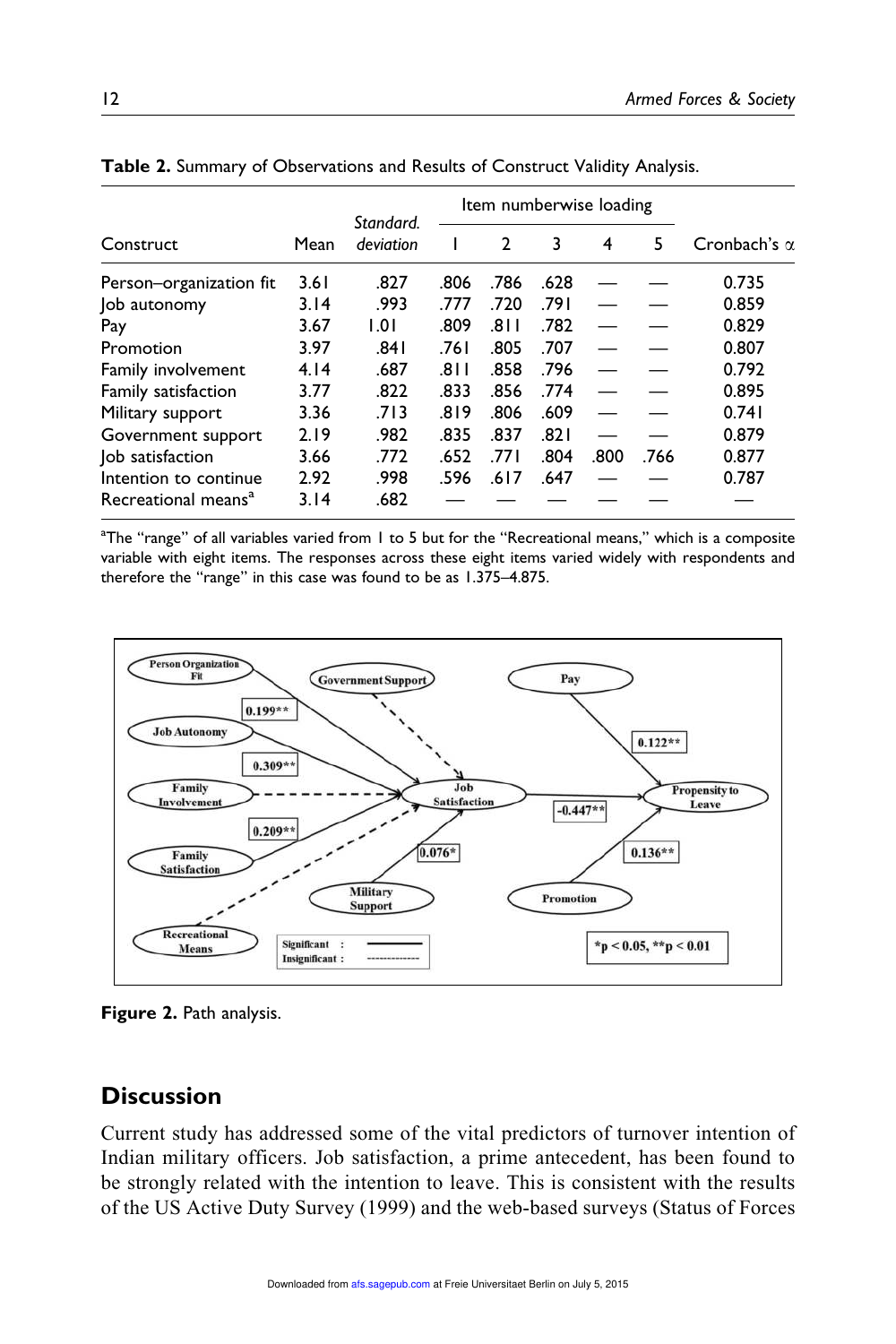Surveys of Active-Duty Members) conducted in July 2002 and March 2003 which suggest considerably high correlations between satisfaction with military life and willingness to stay on active duty.<sup>83</sup> Also in a British army leavers' survey, 79.1 percent of respondents said that the decision to leave was related entirely, or in part, to job satisfaction.<sup>84</sup>

Pay and promotion have also been found to be significantly related to turnover intentions. This is in line with the findings of US Active Duty Survey  $(1999)$ ,  $85$  in which 38 percent of respondents said that the basic pay will be the main reason to leave the military. An unprecedented number of requests for release from service, from the Indian military officers not satisfied with the award of sixth Central Pay Commission in 2007, also underscore the finding.<sup>86</sup> Since promotion is associated with higher status and higher wages, the impact of both the pay and promotion on intention to leave is significant. This is also in line with the findings of Ramdass,  $8<sup>7</sup>$ which noted that the US aviation officers who attain higher ranks are more likely to remain in the organization.

Extant research has also tested the relationship of hypothesized job satisfiers with job satisfaction. Job autonomy has emerged to be a strong contributor of job satisfaction showing the importance, an officer attaches today, to autonomy at workplace. Family satisfaction and job satisfaction relationship has also been found to be significant, and is in line with the existing research.<sup>88</sup> Military is a challenging and demanding organization. Unless the person–organization fit is good for this kind of work, the job will appear to be very stressful, and may lead to severe dissatisfaction. The significance of this relationship has once again been reaffirmed by the result of the study. In organizational support, military support is found to be significantly related to turnover intentions, though to a moderate extent. However, the relationship of government support with turnover intentions has been found to be insignificant. This can possibly be explained by the fact that bulk of the respondents, the mid-level officers, deal mostly with their immediate higher headquarters within the military and may not have much to do with the civil–military dealings which are normally held at a little higher level. Their exposure thus, with the civil government, may not be adequate to render a worthwhile picture and therefore may be explored in future work.

#### *Managerial Implications*

Officers today have more occupational choices than before. They may tend to crossover to the civil sector, as the research has highlighted, if not satisfied with their military job. The military therefore should address various factors contributing to turnover intentions more closely in order to improve the retention of its service members.

The results of the study may be viewed in the perspective of ''Two Factor Theory."<sup>89</sup> While pay and promotion aspirations of service members may be kept in focus as hygiene factors of the theory, enhanced attention to significant job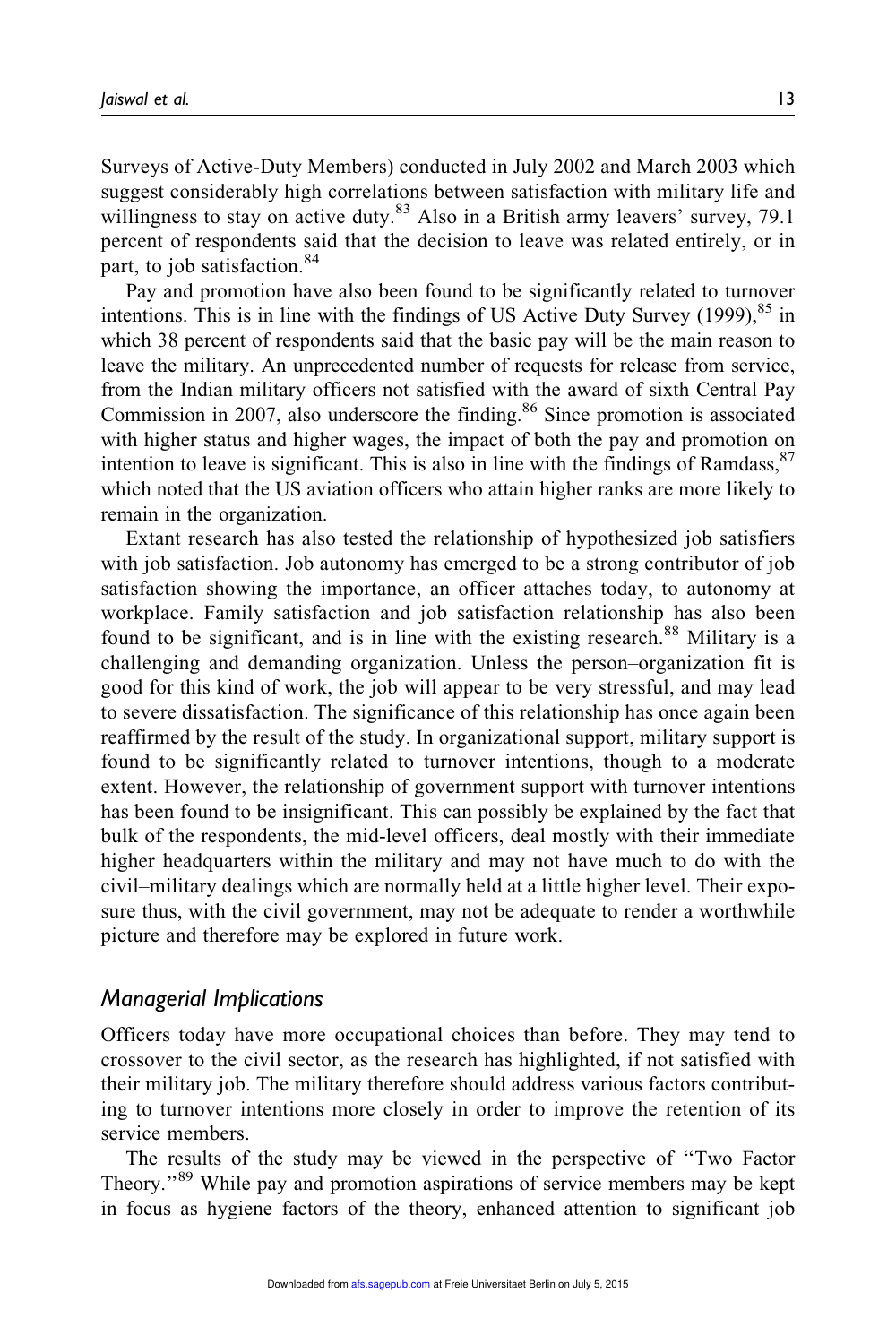satisfiers like autonomy, person–organization fit, family satisfaction, and military support may be dealt with as motivators, the other factors of the theory responsible for positively impacting satisfaction.

#### *Limitations and Directions for Future Research*

One limitation of our work relates to the dearth of literature in context of the Indian military in public domain, possibly due to security-related restrictions in the military. The present work, therefore, to a large extent, is based on research done outside of India. While a great proportion of such findings do apply to Indian settings as well, there may be a certain amount of variation in outcomes due to cultural, geographical, and other differences. It is felt that the study could have captured these distinctive features much better if prior indigenous effort could also be amalgamated with the present work, which future researchers should focus on.

A second limitation pertains to the inaccessibility of serving officers for data collection. The prevailing security culture does not seem to encourage or facilitate such deliberations in the civilian domain, even if scholarly in nature. As the perceptions of an officer may vary with his age, arm/branch, length of service, and operational sector profile, it was desirable to capture these variations for more realistic outcomes. However, for the aforesaid limitations, it was not feasible to meet such exacting requirements, and therefore the research need was fulfilled, to some extent, by having interaction with a restricted lot of officers from different service brackets and from different branches of the military. As these were the officers who were already thinking of leaving and were on a resettlement course at the IIMs, the generalization of results of the study to entire Indian military officers tends to get limited to that extent. A better and more exact sample framer is thus suggested for future studies on similar topics.

A third limitation lies in the sweeping conclusions drawn for all branches of the Indian military. The three services have much in common and are viewed as one entity—the Indian military. However, despite the similarities, the functional environment for the three branches is quite different, and one study for all three may tend to be little generic. Separate studies on the turnover in the army, air force, or navy therefore may be taken up, focusing on the peculiarity of the particular service.

# Conclusion

This study provides a novel effort to empirically establish those factors that cause servicemen and servicewomen to leave the Indian military prematurely. Being an early effort, this study raises more questions than answers. All the issues discussed in this article need to be addressed to answer the questions more effectively. The outcomes so obtained may help the Indian military mitigate the problem of attrition and help attain a higher level of operational preparedness.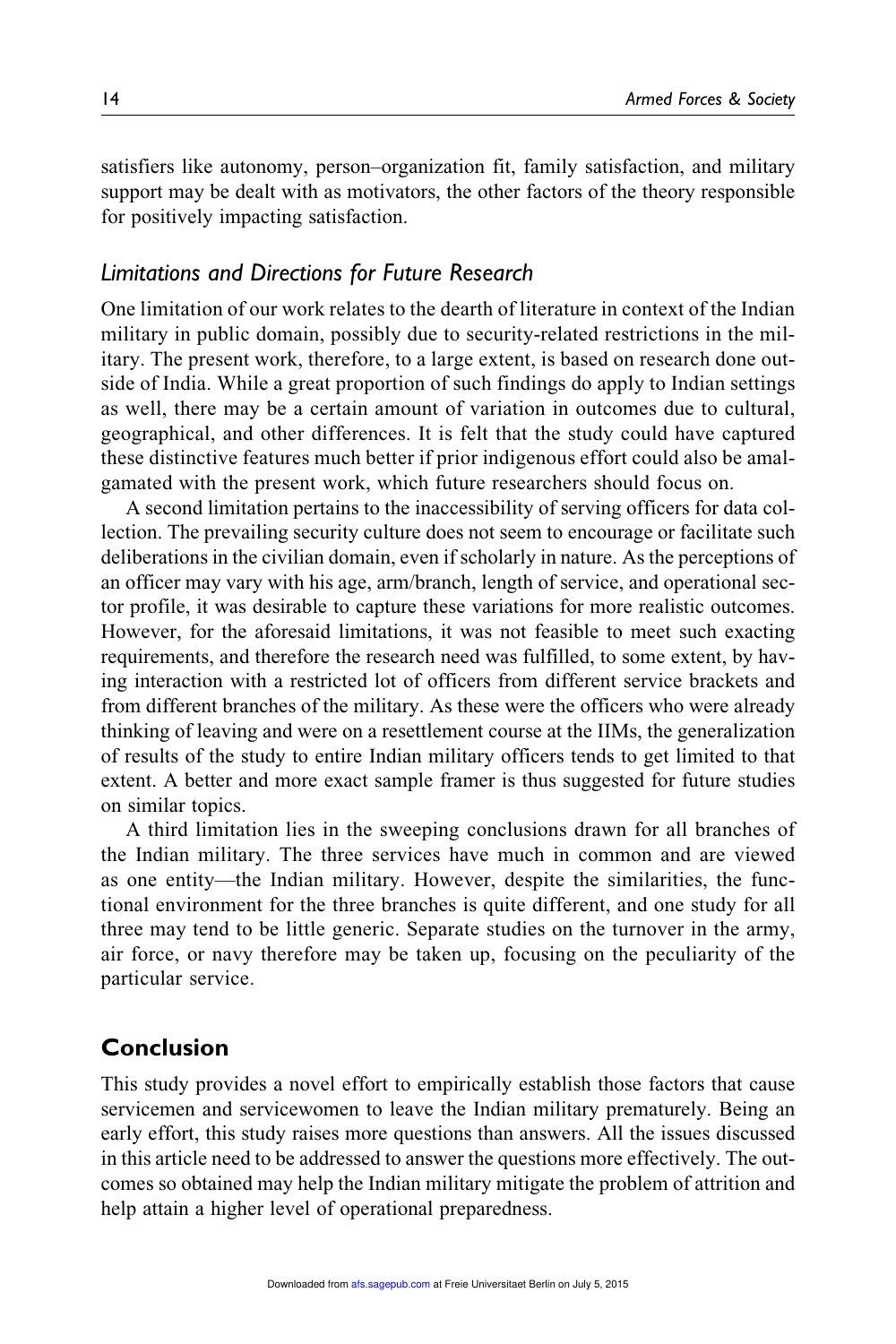# Appendix

Table A1. Scales for Measuring Model Constructs.

| Constructs                | Measurement items                                                                                                                                                                                                                                                                                                                                                                                                                                               |
|---------------------------|-----------------------------------------------------------------------------------------------------------------------------------------------------------------------------------------------------------------------------------------------------------------------------------------------------------------------------------------------------------------------------------------------------------------------------------------------------------------|
|                           | Person-organization fit I feel that there is a close fit between the values of the military and<br>my own values; I feel that there is a close fit between the collective<br>goals of the military and my personal goals; I feel that the culture<br>of this organization highly fits the job culture I believe in; The<br>senior officers in military believe in the same things I believe in. <sup>a,b</sup>                                                  |
| Job autonomy              | I have ample opportunity to exercise initiative; I have ample freedom<br>of speech/expression in my area of work; I have ample freedom to<br>make important job-related decisions. (Source: Self-developed)                                                                                                                                                                                                                                                     |
| Pay concerns              | I feel I am not being paid a fair amount for the work I do; I feel there<br>is inequity in pay packages of military and civil; Inadequate pay in<br>military adversely affects the attractiveness of military career. <sup>c</sup>                                                                                                                                                                                                                              |
| <b>Promotion concerns</b> | The present pyramidal cadre structure restricts the career<br>progression of officers; Uncertainty of promotion is a matter of<br>obsessive concern to officers; Large scale supersession for<br>promotion affects the popularity of military as a career; I am<br>satisfied with my chances for promotion. <sup>c</sup>                                                                                                                                        |
| Recreational means        | Indicate your agreement on the availability of following recreational<br>facilities: Parties like dining-in/out, raising day, battle honours day,<br>marriage anniversary, birthday, and regimental dinners; Picnics<br>and social gatherings; Gymnasium; Yoga and meditation; Golf and<br>other outdoor games; Cinema, swimming pool, and other indoor<br>games; Adventure activities like mountaineering, skydiving, and<br>rafting (Source: Self-developed). |
| Family involvement        | A major source of satisfaction in my life is my family; Most of the<br>important things that happen to me involve my family; I am very<br>much personally involved in my family. <sup>d</sup>                                                                                                                                                                                                                                                                   |
| Family satisfaction       | How happy is your family with military life? How satisfied is your<br>family with military life? How comfortable is your family with<br>Military life? <sup>e</sup>                                                                                                                                                                                                                                                                                             |
| Military support          | How supportive are your peers at large in your personal dealings?<br>How supportive are your peers at large in your official dealings?<br>How supportive are your superiors in the matters of your<br>personal concerns? (Source: Self-developed.)                                                                                                                                                                                                              |
| Government support        | The government, in general, is supportive of the well-being of the<br>military officers; The government is supportive of an appropriate<br>status of military officers in the government hierarchy, that is, in<br>the "Warrant of Precedence"; The government is supportive of<br>inclusion of military officers in the governance/affairs of the state<br>like other group "A" civilian officers (Source: Self-developed).                                    |
| Job satisfaction          | I am often bored with my job; I feel fairly well satisfied with my job;<br>Most days I am enthusiastic about my work; I like my job better<br>than the average worker does; I find real enjoyment in my work. <sup>f</sup>                                                                                                                                                                                                                                      |

*(continued)*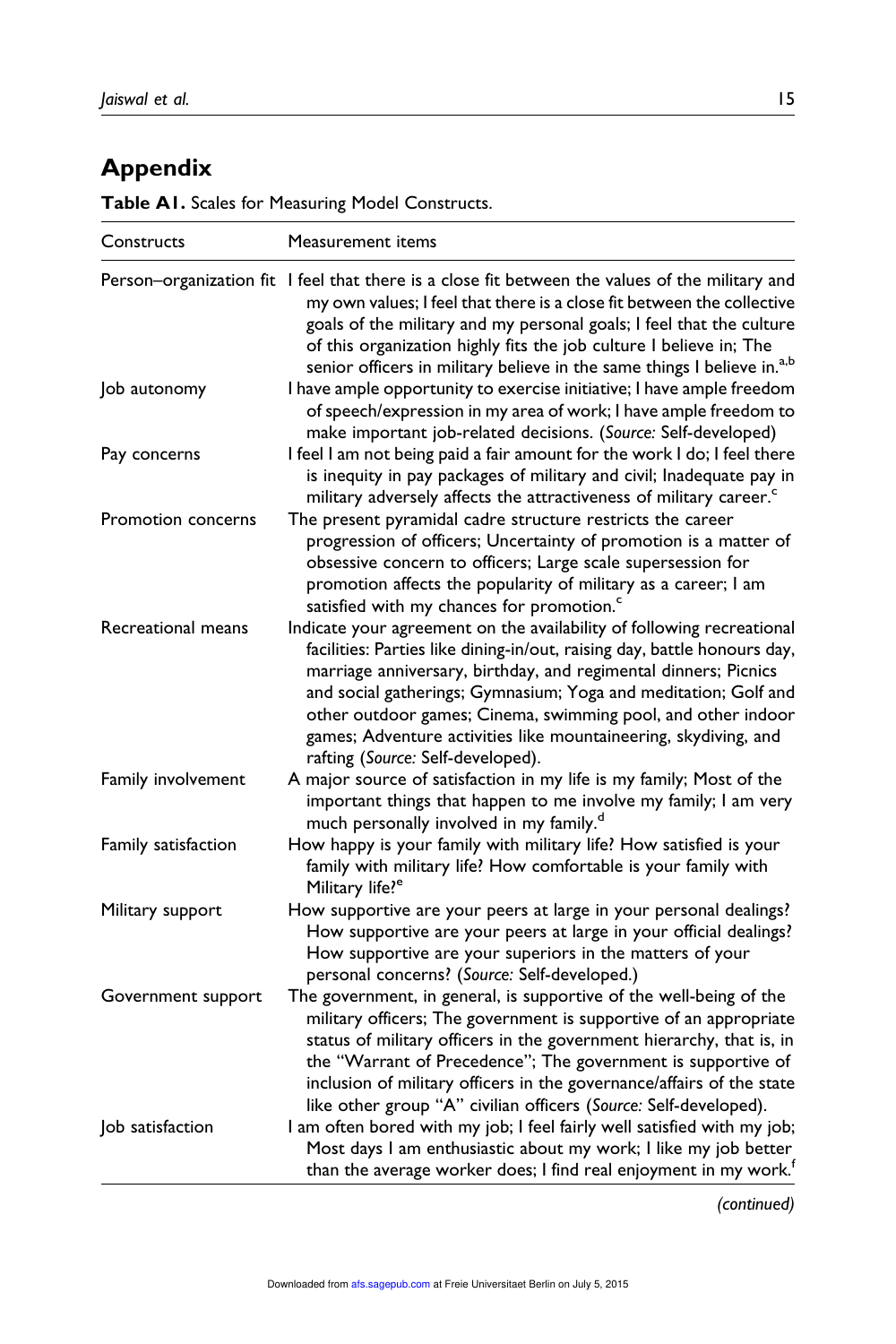| Constructs          | Measurement items                                                                                                                                                                                                               |
|---------------------|---------------------------------------------------------------------------------------------------------------------------------------------------------------------------------------------------------------------------------|
| Propensity to leave | I often think about leaving the Indian Military; I will probably look for<br>a new job outside the Indian Military in the next year; I will<br>probably serve my full term in military till the age of retirement. <sup>d</sup> |

#### Table A1. (continued)

<sup>a</sup>Source: R. D. Bretz and T. A. Judge, "Person–Organization Fit and the Theory of Work Adjustment: Implications for Satisfaction, Tenure and Career Success,'' *Journal of Vocational Behavior* 44 (1994): 32-54. b *Revised:* E. Vigoda-Gadot and E. Ben-Zion, ''Bright Shining Stars: The Mediating Effect of Organizational

Image on the Relationship between Work Variables and Army Officers' Intentions to Leave the Service for a Job in High-tech Industry,'' *Public Personnel Management* 33, 2 (Summer 2004).

c *Source:* P. E. Spector, *Job Satisfaction: Application, Assessment, Causes and Consequences* (Thousand Oaks, CA: Sage, 1997), revised.

d *Source:* J. H. Greenhaus et al., ''Work and Family Influences on Departure from Public Accounting,'' *Journal of Vocational Behavior* 50 (1997): 249-70.

e *Source:* S. G. Heilmann, J. E. Bell, and G. K. McDonald, ''Work-home Conflict: A Study of the Effects of Role Conflict on Military Officer Turnover Intention,'' *Journal of Leadership & Organizational Studies* 16, 1 (2009): 85-96, revised.

f *Source:* A. O. Agho, J. L. Price, and C. W. Mueller, ''Discriminant Validity of Measures of Job Satisfaction, Positive Affectivity and Negative Affectivity,'' *Journal of Occupational and Organizational Psychology* 65 (1992): 185-96.

#### Declaration of Conflicting Interests

The authors declared no potential conflicts of interest with respect to the research, authorship, and/or publication of this article.

#### Funding

The authors received no financial support for the research, authorship, and/or publication of this article.

#### **Notes**

- 1. India News, ''Indian Armed Forces Short of 14,264 Officers,'' August 20, 2007, accessed March 21, 2014, http://twocircles.net/2007aug20/indian\_armed\_forces\_short\_14\_264\_ officers.html.
- 2. ''Overall Deficiency of Officers in Army around 24 Percent: Antony,'' accessed February 8, 2013, http://www.thaindian.com/newsportal/india-news/overall-deficiency-of-officersin-army-around-24-percent-antony\_10024396.html.
- 3. Ibid.
- 4. Gurmeet Kanwal, ''Hopes Belied: Pay Commission Has Failed to Attract or Retain Good Officers,'' Article No. 1098, May 22, 2008, accessed April 9, 2014, http://landwarfareindia.org.
- 5. Hayriye Canan Sümer, "A Model of Military Turnover," Department of Psychology, Middle East Technical University, 06531, Ankara, Turkey, IMTA-NATO Conference, Brussels, Belgium, October 2004.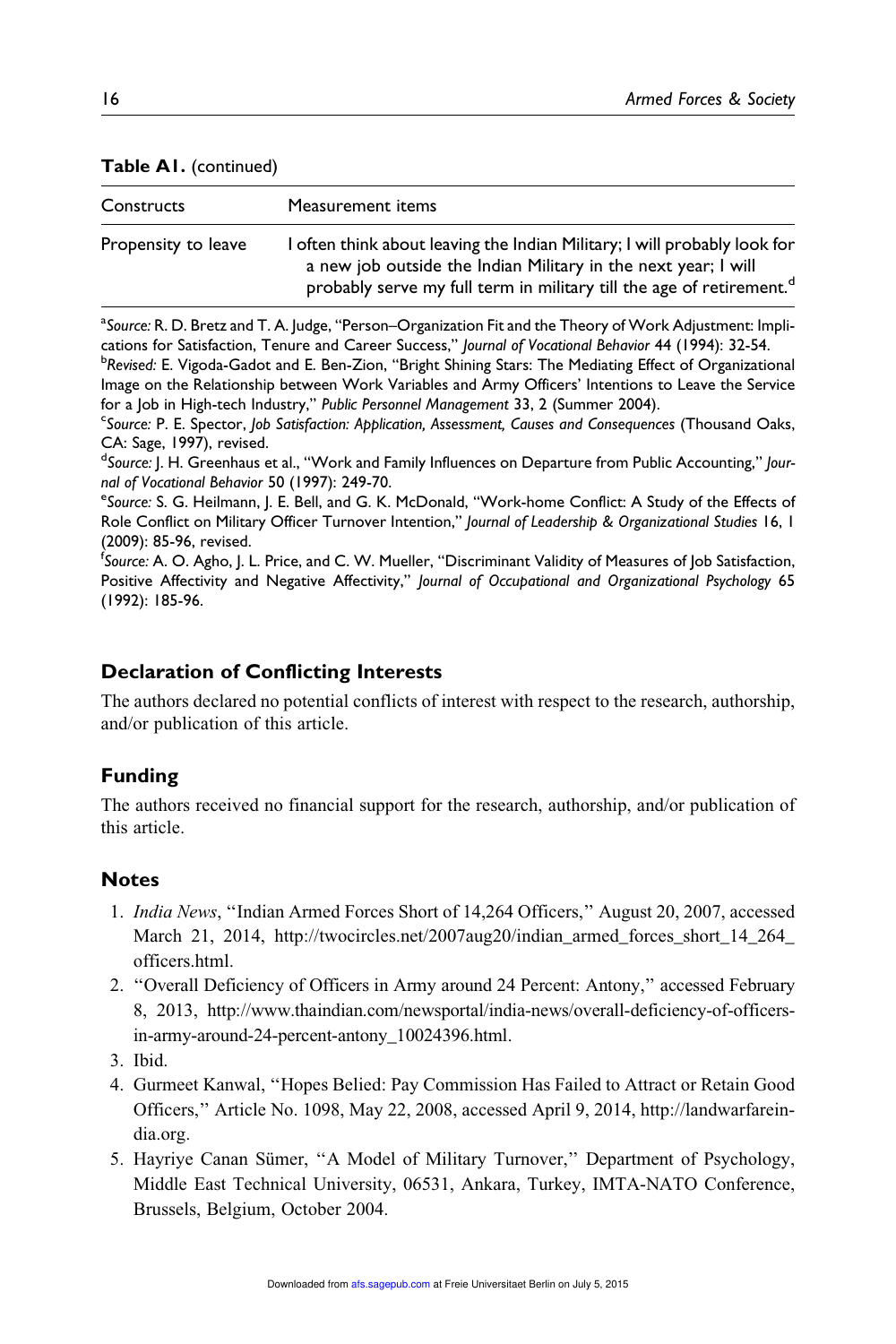- 6. S. G. Heilmann, J. E. Bell, and G. K. McDonald, ''Work-home Conflict: A Study of the Effects of Role Conflict on Military Officer Turnover Intention,'' Journal of Leadership & Organizational Studies 16, 1 (2009): 85-96.
- 7. E. Vigoda-Gadot and E. Ben-Zion, ''Bright Shining Stars: The Mediating Effect of Organizational Image on the Relationship between Work Variables and Army Officers' Intentions to Leave the Service for a Job in High-tech Industry,'' Public Personnel Management 33 (2): 201-23 (Summer 2004).
- 8. G. L. Wilcove et al., Officer Career Development: A Review of the Civilian and Military Research Literature on Turnover and Retention (San Diego, CA: Navy Personnel Research and Development Center, 1991).
- 9. Brian M. Lappin et al., ''Comparisons of Satisfaction and Retention Measures from 1999- 2003,'' Defense Manpower Data Center, 1600 Wilson Blvd., Suite 400, Arlington, VA 22209-2953 (2003):158-66.
- 10. Susan M. Heathfield, ''Salary,'' 2013, accessed April 3, 2014. http://humanresources. about.com/od/glossarys/g/salary.htm.
- 11. Leonard Berkowitz et al., ''Pay, Equity, Job Gratifications, and Comparisons in Pay Satisfaction,'' Journal of Applied Psychology 72, 4 (November 1987): 544-51, doi:10. 1037/0021-9010.72.4.544.
- 12. Vic Ramdass, ''An Examination of the Factors Influencing the Decisions of United States Aviation Officers to Leave the Army'' (PhD diss., Auburn University, Alabama, 2005), UMI No. 3189276: 47.
- 13. P. E. Spector, Job Satisfaction: Application, Assessment, Causes and Consequences (Thousand Oaks, CA: Sage, 1997).
- 14. Frederick Herzberg, Bernard Mausner, and B. Snyderman Barbara, The Motivation to Work, 2nd ed. (New York: John Wiley, 1959), ISBN: 0471373893.
- 15. Frederick Herzberg, ''One More Time: How Do You Motivate Employees?'' Harvard Business Review 46, 1 (1968): 53-62, OCLC 219963337.
- 16. J. Richard Hackman and Greg R. Oldham, ''Motivation through the Design of Work: Test of a Theory,'' Organizational Behavior and Human Performance 16, 2 (1976): 250-79, doi:10.1016/0030-5073(76)90016-7, OCLC 4925746330.
- 17. Larry J. Williams and John T. Hazer, ''Antecedents and Consequences of Satisfaction and Commitment in Turnover Models: A Reanalysis Using Latent Variable Structural Equation Methods,'' The Journal of Applied Psychology 71, 2 (1986): 219-31.
- 18. Spector, Job Satisfaction, 1997.
- 19. Timothy A. Judge et al., ''The Relationship between Pay and Job Satisfaction: A Metaanalysis of the Literature," Journal of Vocational Behavior 77 (2010): 157-67.
- 20. Morris Janowitz, Sociology and the Military Establishment (New York: Russell Sage Foundation, 1959), 46.
- 21. M. Kim, ''Where the Grass Is Greener: Voluntary Turnover and Wage Premiums,'' Industrial Relations 38 (1999): 584-603.
- 22. Heilmann, Bell, and McDonald, ''Work-home Conflict,'' 2009.
- 23. R. W. Griffeth and P. W. Hom, Retaining Valued Employees (Thousand Oaks, CA: Sage, 2001).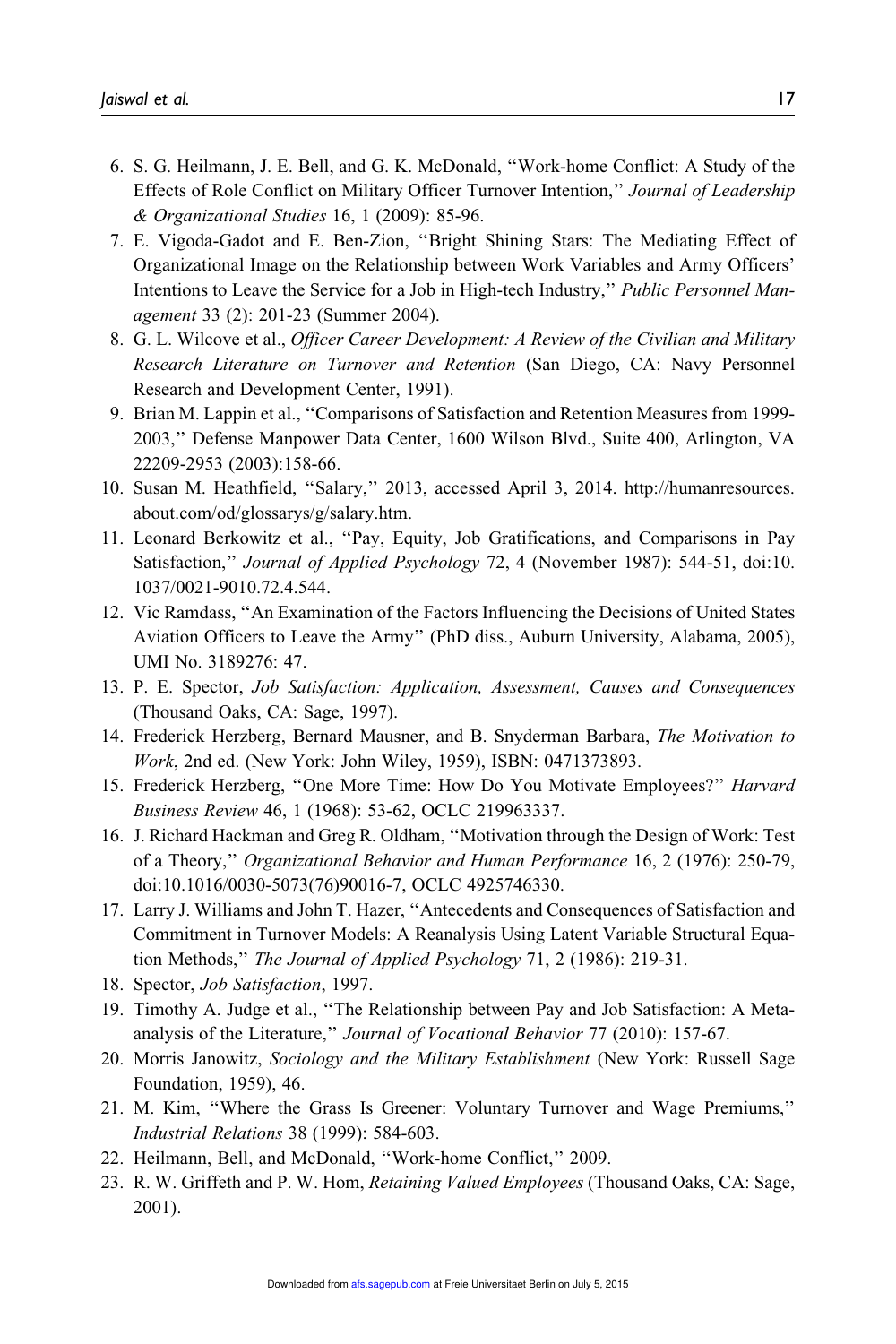- 24. Omar Khalidi, ''Ethnic Group Recruitment in the Indian Army: The Contrasting Cases of Sikhs, Muslims, Gurkhas and Others,'' Pacific Affairs 74, 4 (Winter 2001-2002): 530, accessed December 27, 2014, http://www.jstor.org/stable/3357805.
- 25. Ibid., 546.
- 26. The infantry units in India are rotated through the regions of peace and field irrespective of the ethnic affiliation of troops. For example, the units of ''Jammu and Kashmir Rifles'' and those of ''Jammu and Kashmir Light Infantry,'' comprised of troops only from the region, are deployed in various parts of the state and perform the internal as well as border security duties like any other infantry unit. Their role in Kargil (a part of state of Jammu and Kashmir) operations needs a special mention. Accessed February 15, 2014, http:// www.bharat-rakshak.com/LAND-FORCES/Units/Infantry/116-Jak-Li.html. Accessed February 15, 2014. http://www.bharat-rakshak.com/LAND-FORCES/Units/Infantry/115- Jak-Rifles.html.
- 27. Hyder Lakhani and Stephen S. Fugita, ''Reserve/Guard Retention: Moonlighting or Patriotism?'' Military Psychology 5, 2 (1993): 113-25, doi:10.1207/s15327876mp0502\_3.
- 28. J. R. Hosek and C. E. Peterson, Reenlistment Bonuses and Retention Behavior (Santa Monica, CA: Rand, 1985).
- 29. R. Lal, Model of Employment Decision Making: An Analysis of Quit/Stay Decisions of Junior Army Officers (AD-A201) (Reston, VA: Engineering and Economics Research, inc., 1986), 844.
- 30. W. A. G. Pinto, ''Retiring Age in the Armed Forces,'' United Services Institution of India, New Delhi, Proceedings of Seminar No. 3, December, 3 (1975): 1-29.
- 31. Ibid., 6.
- 32. L. Munasinghe, ''Wage Growth and the Theory of Turnover,'' Journal of Labor Economics 18 (2000): 204-20.
- 33. Donna Harrington et al., ''Job Satisfaction and Burnout: Predictors of Intentions to Leave a Job in a Military Setting,'' Administration in Social Work 25, 3 (2001): 1-16.
- 34. Vasilios D. Kosteas, ''Job Satisfaction and Promotions,'' Industrial Relations Vol. 50, Issue 1 (2011): 174-94.
- 35. Spector, Job Satisfaction, 1997.
- 36. J. G. March and H. A. Simon, Organizations (New York: John Wiley, 1958).
- 37. Wilcove et al., ''Officer Career Development,'' 1991.
- 38. Lappin et al., ''Comparisons of Satisfaction and Retention Measures,'' 158-66.
- 39. Jeanne M. Carsten and Paul E. Specter, ''Unemployment, Job Satisfaction, and Employee Turnover: A Meta-analytic Test of the Muchinsky Model," Journal of Applied Psychology 72, 3 (1987): 374-81.
- 40. Ibid.
- 41. G. L. Bowen, "Satisfaction with Family Life in the Military," Armed Forces and Society 15, 4 (1989): 571-92.
- 42. C. Anderson, F. Flynn, and S. Spataro, ''Personality and Organizational Culture as Determinants of Influence," Journal of Applied Psychology 5, 3 (2003): 237-53.
- 43. A. L. Kristof, ''Person-organization Fit: An Integrative Review of its Conceptualizations, Measurement, and Implications,'' Personnel Psychology 49, 1 (1996): 1-49.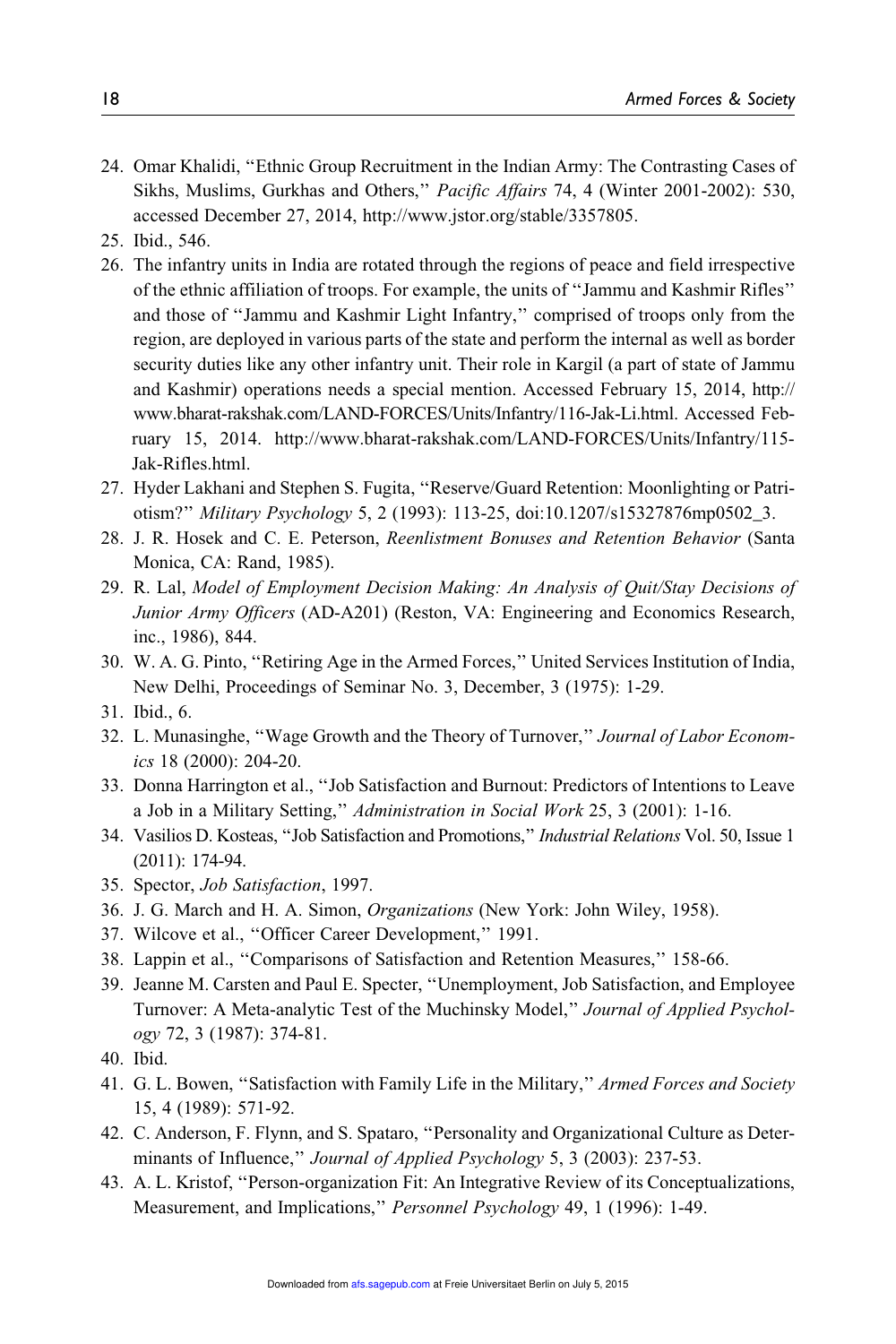- 44. Lappin et al., ''Comparisons of Satisfaction and Retention Measures,'' 158-66.
- 45. B. Schneider, "The People Make the Place," Personnel Psychology 40 (1987): 437-53.
- 46. B. Schneider, H. W. Goldstein, and D. B. Smith, ''The ASA Framework: An Update,'' Personnel Psychology 48, 4 (1995): 747-73.
- 47. Corina P. Rice, ''Person-environment Fit in the Military: The Impact of Fit on Sailors' Behavioral Intentions'' (PhD diss., The University of Memphis, Memphis, TN, August 2008), UMI Number: 3328206.
- 48. M. L. Verquer, T. A. Beehr, and H. Wagner, ''A Meta-analysis of Relations between Person-organization Fit and Work Attitudes,'' Journal of Vocational Behavior 63 (2003): 473-89.
- 49. Rice, ''Person-environment Fit in the Military,'' 9.
- 50. J. Chatman, ''Matching People and Organizations: Selection and Socialization in Public Accounting Firms," Administrative Science Quarterly 36 (1991): 459-84.
- 51. Griffeth and Hom, Retaining Valued Employees, 2001.
- 52. J. L. Xie and G. Johns, ''Job Scope and Stress: Can Job Scope be Too High?'' Academy of Management Journal 38, 5 (1995): 1288-309.
- 53. Manju Ahuja et al., ''Overworked and Isolated? Predicting the Effects of Work-Family Conflict, Autonomy, and Workload on Organizational Commitment and Turnover of Virtual Workers,'' Proceedings of the 35th Hawaii International Conference on System Sciences, Island of Hawaii, 2002, 3586-93.
- 54. D. R. Ilgen and J. R. Hollenbeck, ''The Structure of Work: Job Design and Roles,'' in Handbook of Industrial and Organizational Psychology (Volume 2), ed. M. D. Dunnette and L. M. Hough (Consulting Psychologists Press, 1991), 165-207.
- 55. Bowen, ''Satisfaction with Family Life in the Military,'' 1989.
- 56. M. W. Segal and J. J. Harris, What We Know About Army Families, U.S. Army Research Institute for the Behavioral and Social Sciences, Department of Sociology, University of Maryland (USA), 1993.
- 57. Gary A. Adams, Steve M. Jex, and Christopher J. L. Cunningham, ''Work Family Conflicts among Military Personnel, in Military Life: The Psychology of Serving in Peace and Combat," in Military Life: The Psychology of Serving in Peace and Combat, edited by Carl Andrew Castro, Amy B. Adler, and Thomas W. Britt (Westport, CT: Praeger, 2006), 169-92.
- 58. Segal and Harris, ''What We Know about Army Families,'' 1993.
- 59. Bowen, ''Satisfaction with Family Life in the Military,'' 572.
- 60. Ibid.
- 61. Mady Wechsler Segal, ''The Military and the Family as Greedy Institutions,'' in The Military: More Than Just a Job? ed. Charles C. Moskos and Frank R. Wood (Pergamon, Turkey: Brassey's, International Defence Publishers, Inc., 1988), 79-97.
- 62. Heilmann, Bell, and McDonald, ''Work-home Conflict,'' 2009.
- 63. Bowen, ''Satisfaction with Family Life in the Military,'' 1989.
- 64. Heilmann, Bell, and McDonald, ''Work-home Conflict,'' 2009.
- 65. M. R. Frone, M. Russell, and M. L. Cooper, ''Antecedents and Outcomes of Work-family Conflict: Testing a Model of the Work-family Interface,'' Journal of Applied Psychology 77 (1992): 65-78.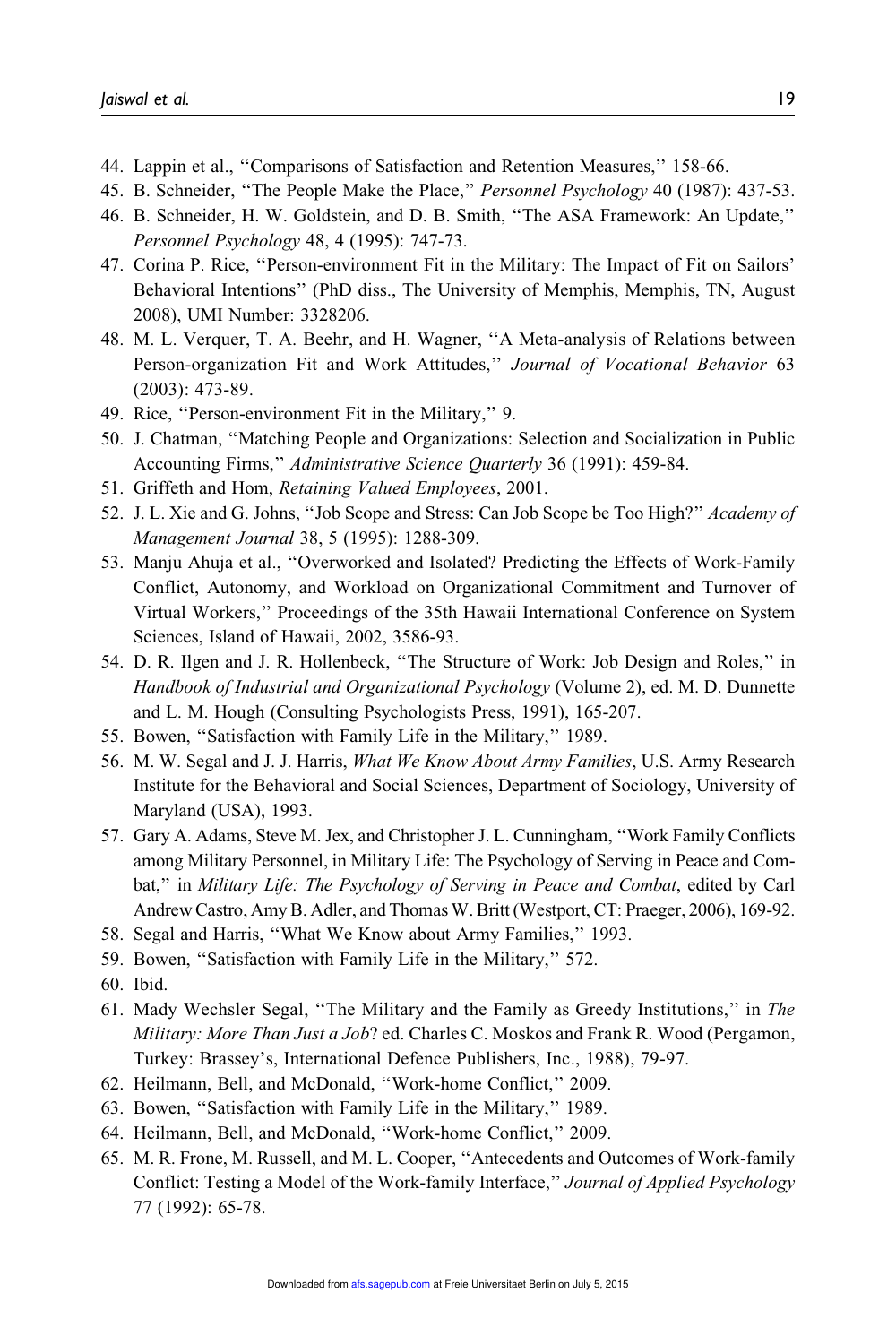- 66. Gary A. Adams, Lynda A. King, and Daniel W. King, ''Relationships of Job and Family Involvement, Family Social Support, and Work-family Conflict with Job and Life Satisfaction," Journal of Applied Psychology 81, 4 (1996): 411-20.
- 67. James M. La Rocco, James S. House, and John R. P. French, Jr., ''Social Support, Occupational Stress, and Health,'' Journal of Health and Social Behavior 219 (1980): 202-18.
- 68. Bowen, ''Satisfaction with Family Life in the Military,'' 1989.
- 69. C. Dowden, ''Quality of Life in the Canadian Forces: Conceptualization and Measurement of the QOL Construct,'' Sponsor Research Report No. 00-05, 2000, Director Human Resources Research and Evaluation, National Defense Headquarters, Ottawa, Canada, K1A0K2, 2000.
- 70. Lal, ''Analysis of Quit/Stay Decisions,'' 1986.
- 71. Hayriye Canan Sümer, "Individual Needs and Military Turnover," Proceedings IMTA-NATO Conference, Brussels, Belgium, October 2004.
- 72. Ramdass, ''Factors Influencing the Decisions of United States Aviation Officers,'' 33.
- 73. R. Eisenberger et al., "Perceived Organizational Support," Journal of Applied Psychology 71, 3 (1986): 500-507.
- 74. Ibid.
- 75. L. Rhoades and R. Eisenberger, ''Perceived Organizational Support: A Review of the Literature,'' Journal of Applied Psychology 87 (2002): 698-714.
- 76. A. W. Gouldner, "The Norm of Reciprocity: A Preliminary Statement," American Sociological Review 25 (1960): 161-78.
- 77. Eisenberger et al., ''Perceived Organizational Support,'' 500-507.
- 78. Dennis W. Organ, ''Organizational Citizenship Behavior: It Is a Construct Clean-up Time,'' Human Performance 10, 2 (1977): 85-97.
- 79. Eisenberger et al., ''Perceived Organizational Support,'' 500-507.
- 80. M. Diana, ''Work Environment, Family and Career Influences on the Reenlistment Intentions of Army Soldiers'' (PhD Thesis, George Mason University, Fairfax, VA, 1998).
- 81. Indira Awasthy, ''The Ethos of the Indian Army Today,'' United Services Institution of India, New Delhi, Proceedings of Seminar No.12 on Military & Society, October 1986, 56.
- 82. S. N. M. Abdi, ''Boom Tempts Indians Away from the Barracks,'' http://www. indianaviationnews.net/careers/2007/10/boom-tempts-indians-away-from-the-barracks. html.
- 83. Lappin et al., "Comparisons of Satisfaction and Retention Measures," 2003.
- 84. Johanna Richardson, ''British Army Leavers Survey: An Investigation of Retention Factors,'' Proceedings of 45th Annual Conference of the International Military Testing Association, Pensacola, FL, 2003.
- 85. Ramdass, ''Factors Influencing the Decisions,'' 2.
- 86. Kanwal, ''Hopes Belied,'' 2008.
- 87. Ramdass, ''Factors Influencing the Decisions,'' 108.
- 88. Heilmann, Bell, and McDonald, ''Work-home Conflict,'' 2009.
- 89. Herzberg, Mausner, and Barbara, "The Motivation to Work," 1959.